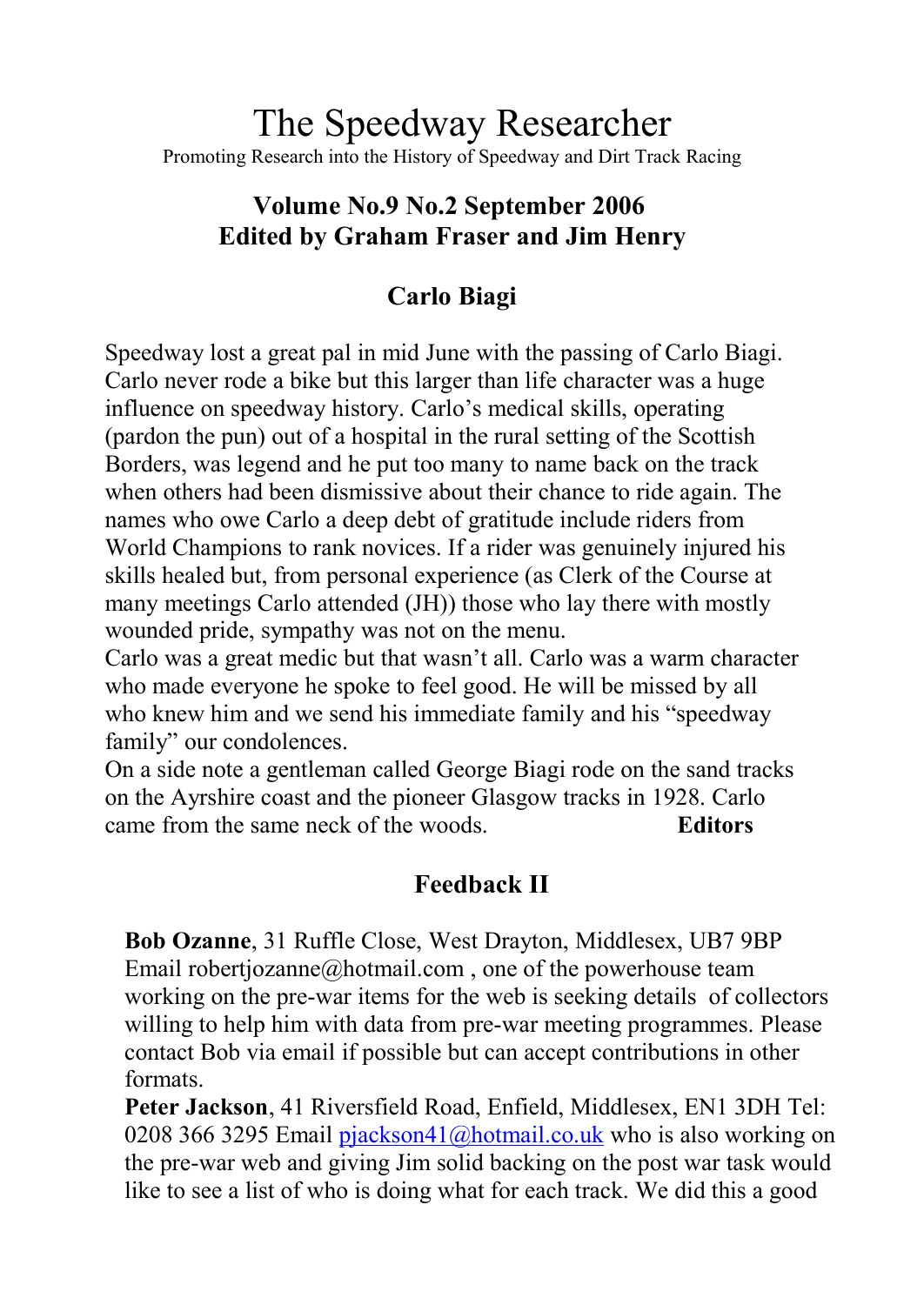like to see a list of who is doing what for each track. We did this a good while ago and it does need an update. Think this is an item to be addressed via the next renewal slip but it does need to be done again as a refresh item.(Eds).

**John Wall**, 25 Highfield Drive, Gildersome, Leeds, LS27 7DW Tel: 0113 2523844 would like to hear a bit more about Leeds (Fullerton Park), Post Hill (a short lived 8 meeting venue in Pudsey) and a venture at Morley in Leeds which may or may not be a pukka dirt track. (The Post Hill and Fullerton Park details are in local newspapers and they would probably shed a great deal more light on Morley as well.JH)

**Howard Jones**, suggests we consider items on club colours and nicknames. Think we've covered nicknames in the track directory feature but never pulled it out as a dedicated report. Anyone fancy a trawl of back numbers to pull together an article?

**Alex Broadhurst**, from Chingford suggests we should list web sites with speedway history links and suggests [www.bauer-](http://www.bauer-speedway.com/link/link.htm)

[speedway.com/link/link.htm](http://www.bauer-speedway.com/link/link.htm) as a start. We would be happy to do this Alex – if you have a list to start us off we would be happy to publish it.

**Dave Ireland**, from Bearsden near Glasgow suggests each track should appoint an official track historian to gather and collate information for their particular track. Not a bad idea Dave.

**Vic Vanni** from Glasgow has written to question the article about Victor Grayson. Vic is convinced that he saw a television programme about the disappearing MP which stated Victor Grayson came back into UK politics, albeit in a lesser role, sometime later on.

**Mike Greenwood** from Birkenshaw, Bradford adds the name of Tony Childs to the list of wall of death performers. At the time of his horizontal ride Tony was a member of the then very popular Hull Vikings team. Incidentally Tony, who can claim the demolition of the Norwich fence on the closing night in his CV, rode the wall wearing his Hull race jacket at the Hull Fair on 15 October 1971.

**Alan Jones,** our man on the Leicester case adds a wee bit to **Keith Farman**'s Match Race details with 6.7.1956 eliminator at Leicester when Alan Hunt beat Dick Bradley 2 – 0; 16.5.1958 eliminator at Leicester when Peter Moore beat Ron How 2 – 1 and 26.1958 at Leicester when Brian Crutcher beat Ken McKinlay 2 – 0.

The daughter of pioneer Scott (Lawrence C.) Michie, a rider who is probably best known for his spell at Rochdale in 1930 than for his activities on the Continent, went on to race in Czechoslovakia in the early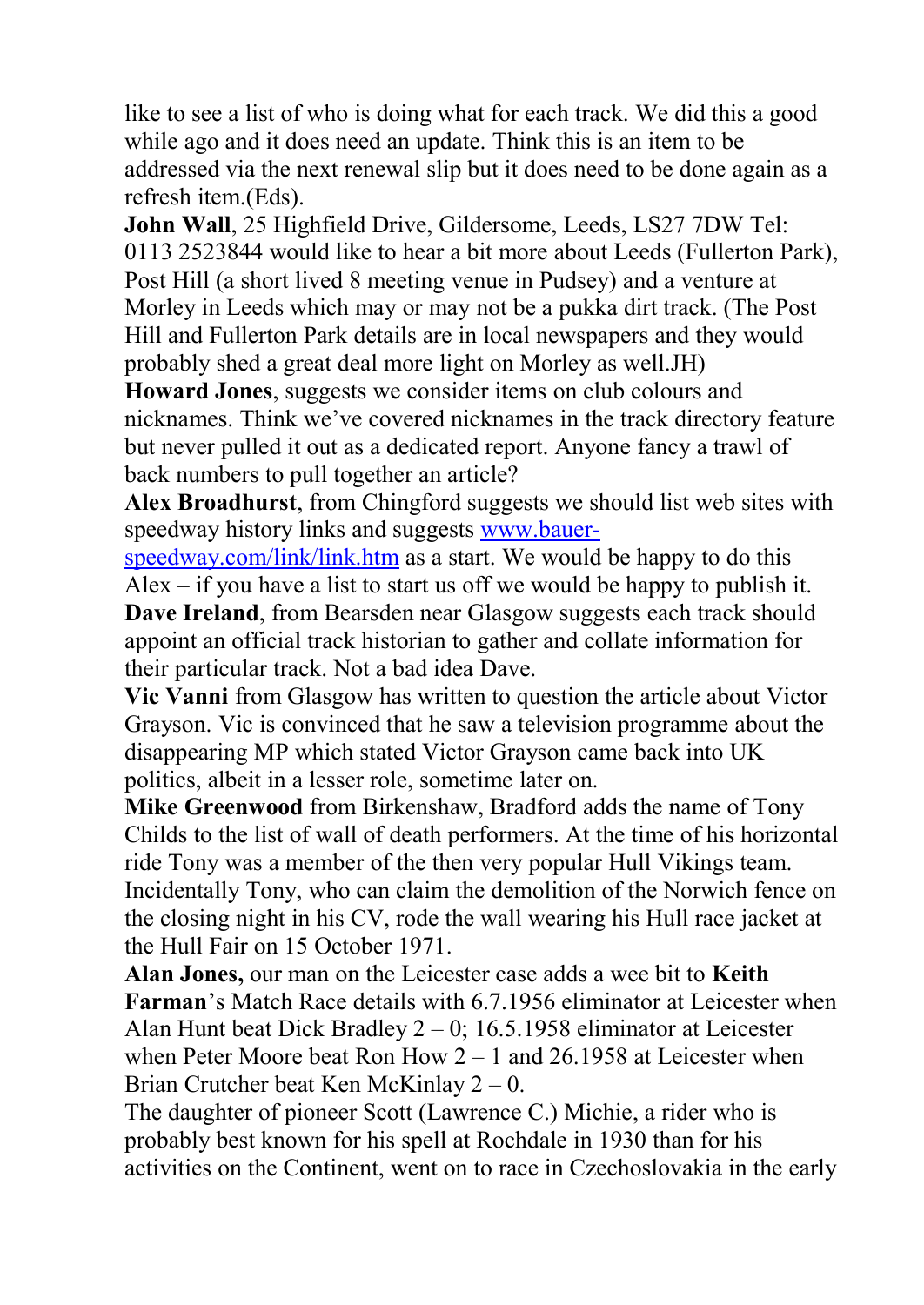1930s in search of the Golden Helmet, then valued at £150 . He appears to have been living in a place called White-Sands near to Dumfries and was working as head salesman at a local garage. Scott was the son of a banker who came from Sanquhar (pronounced Sanker) which is north of **Dumfries** 

**Nigel Bird**, our very active researcher in the Midlands, (keep up the good work Nigel) sends in a few more items by way of feedback.

### **Coventry, Brandon 1934 & 36**

As I reported a couple of issues ago the events of 34 were official, matches were held against, Hall Green, West Ham and others, In September Joe Dallison who up till now had been pit manager, took over the lease and ran a couple of unaffiliated events (pirate). These mixed events included sidecars and motorcars.

**1936.** Syd Farndon ran a number of meetings from July 36 with some success, crowds averaging between 3,000&5,000. Events were held against teams calling themselves Bristol, Cardiff, Plymouth, Dagenham and others. These teams were filled with riders whose names are not familiar to me, and to my knowledge not associated with the particular teams mentioned, plus some names were obviously pseudonyms. Could a Plymouth team member named as Nobby Wilcox be Nobby Key? This would not be the first time Key had ridden at an unaffiliated venue. (Mile Oak). It seems certain these events were 'Pirate'.

### **The Golden Helmet**

It seems that just about every track in 1928-29 held a 'Golden Helmet' event.

That's a lot of Helmets, 60 plus? Were they mass produced by the same company? Where did they all end up? How many survive? Does any one know the whereabouts of any of these items, who manufactured them etc? There were of course also 'Silver Helmets' The Golden Helmet was referred to by the riders as the **'Brass Hat'**. Golden gauntlets, gloves, sashes, belts, arm bands, plus a few other golden items the names of which I can't think of at the moment, the sport was awash with them. Many must survive?

[Ian Paterson has a few in his collection including the third Marine Gardens Helmet. A number of helmets were up for sale in Australia a year or two ago and fetched some interesting sums. A pioneer rider I (JH) spoke to a good many years ago was convinced, on the basis of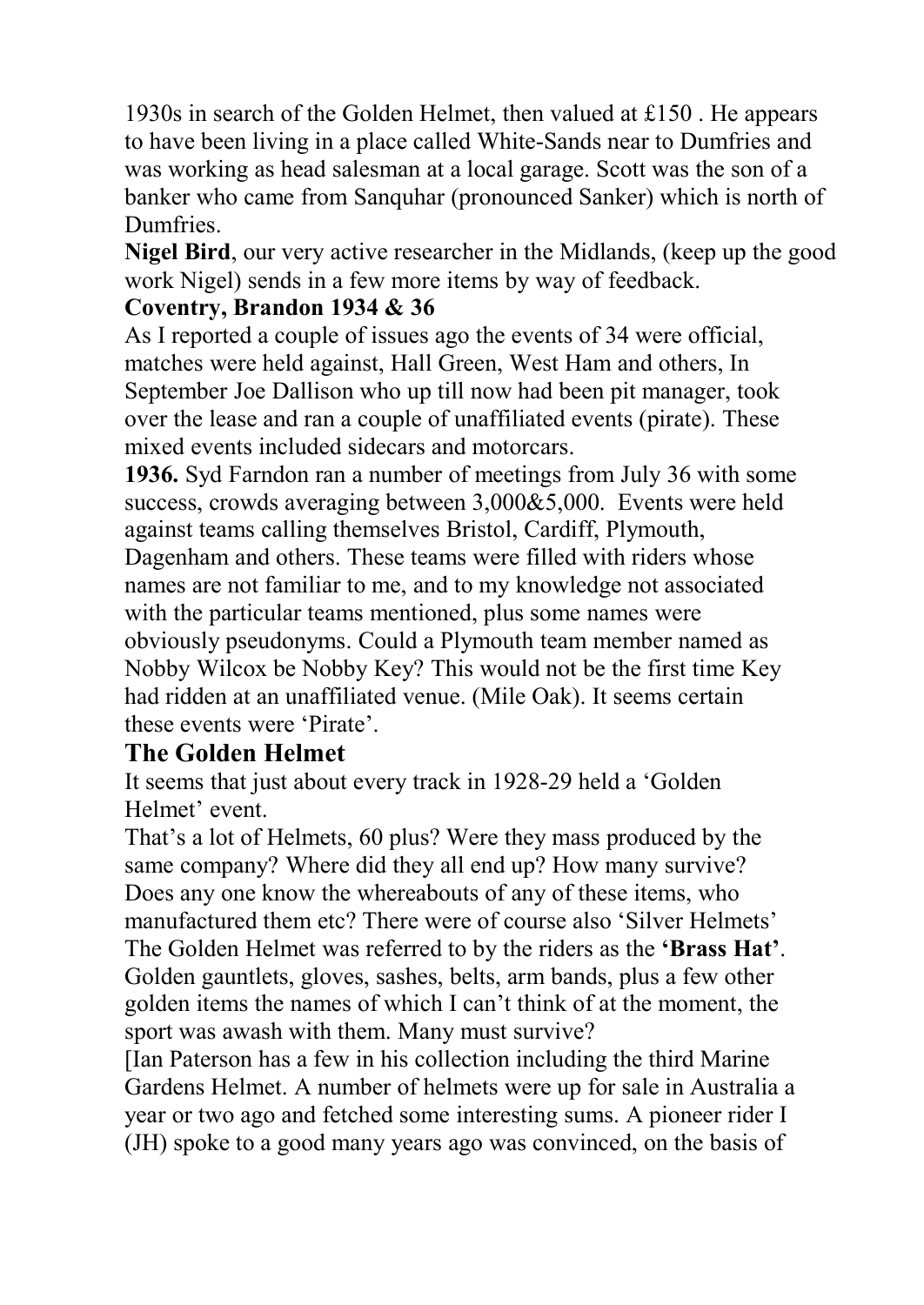the promoters he knew, that many of the "Golden" prizes would have been melted down when the track closed.]

### **The "News of the World" Belt.**

How many 'N.O.T.W.' belts were made? It seems quite a number of tracks held races for this trophy1928-30. Wolverhampton, Coventry (Foleshill) are just 2 tracks that come to mind. Sprouts Elder won one, Billy Dallison won his at Wolverhampton, I am sure there are more. Does any one have a database on all of these trophies?

'Looking for a project?' Is there any one prepared to research and list the 'who, where, when,' of these items. Should keep someone busy for a while.

I have been privileged to see the N.O.T.W. belt that Billy Dallison won. It is based on the design of belts presented to boxers. The belt is covered in Royal Blue silk. The solid silver mounts are top quality detailed castings with a superb quality enamelled picture of 2 riders in action. The silver is Hallmarked, for those who are perhaps not familiar with Hallmarks this guarantees it is real silver. The Hallmark tells us it was assayed in Birmingham in 1928-9, the maker's mark is JF which is I believe the mark of James Fenton? a silversmith from Birmingham's jewellery quarter. Incidentally I (NB) served my apprenticeship just around the corner from where Fenton's workshop once stood. And yes I will be delving into Fenton's history. Adding to Colin Parker's story of **Arthur 'Tiny' Tims** Tiny Tims career finished in 1934, he was a Brummie and came from one of Birmingham's most affluent suburbs 'Edgbaston.' One of Tiny's brothers, Edward also raced but his career was cut short by an accident at Coventry  $29<sup>th</sup>$  May 1930, which left him unconscious for 18 hrs. Ted was programmed to ride at Wolverhampton on Saturday 31st May but obviously did not appear.

# **Can You Help?**

**Steve Harland**, 57 Mordales Drive, Marske-By-The –Sea, Redcar, Cleveland, TS11 7JH Tel : 01642 485720 Email [stevemharland@aol.com](mailto:stevemharland@aol.com) is seeking heat details for the Barrow v Teesside National League match of 1978.

**Phil Smith**, Warren House, 34, Rodney Hill, Loxley, Sheffield, S6 6SG. Tel :0114 2337355 who is researching PreWar Leeds and Sheffield is seeking details of Robert Sneath the post card publisher from Sheffield.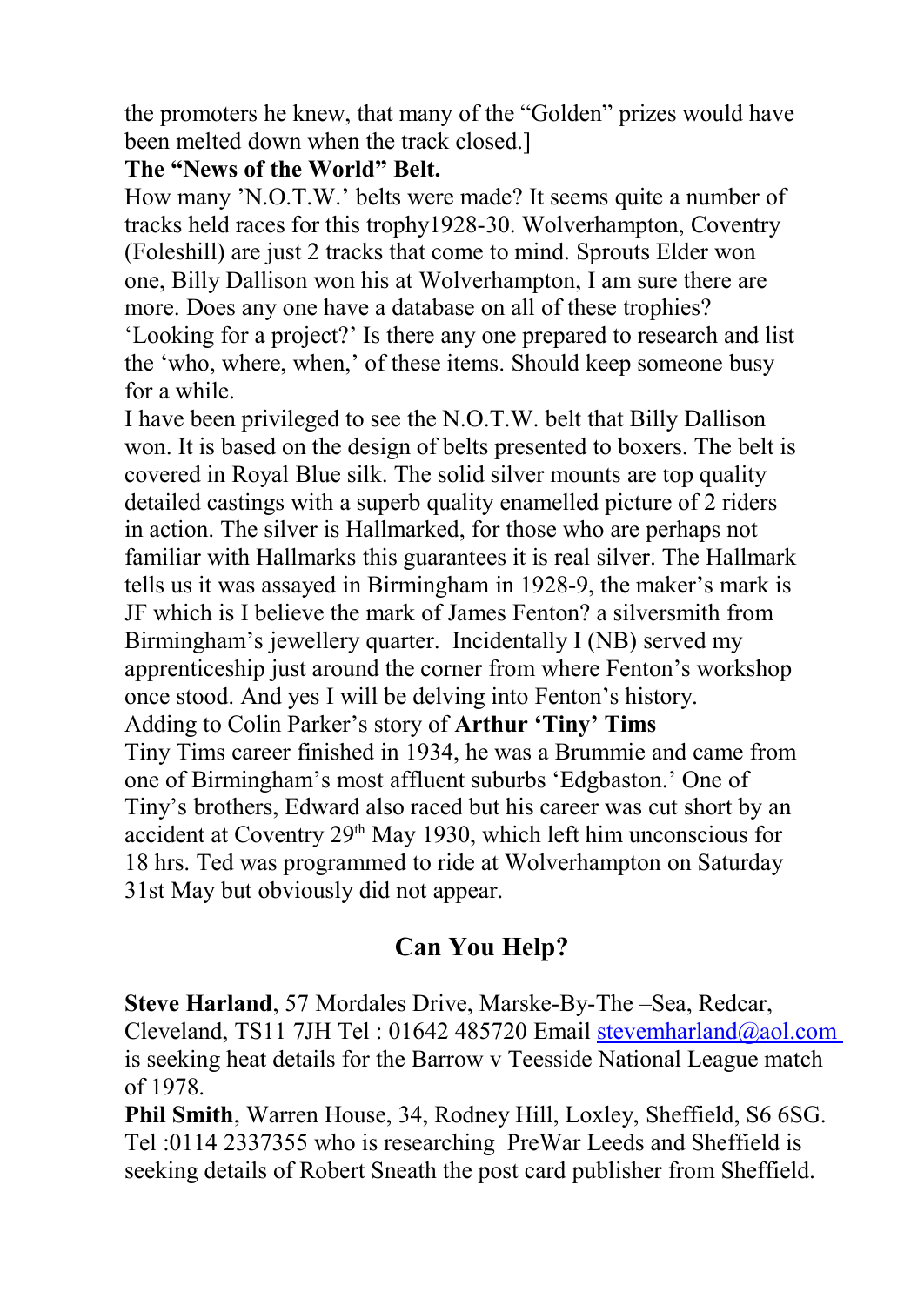He is seeking details of the cards held by you to add to his catalogue in order to confirm or extend his listing.

**Andrew Weltch,** 36 Thornaby Close, Cardiff, CF14 1UT Tel 02920613614 Email [Andrew@weltchmedia.com](mailto:Andrew@weltchmedia.com) is looking for any details of Tom Lougher who rode at Cardiff in 1930. Andrew is also looking for photos of action at the Welsh tracks and long tracks other than Newport and Carmarthen. Andrew's other love is Stock cars and Midgets which is for others to pursue as they had four wheels.

### **London Underground Poster**

We would like to thank **Deborah Cherry** for sending us a letter on a fabulous card which has been based on a London Underground Poster called Speedway which was used in 1928. The post card is produced by London's Transport Museum. The original poster was used to advertise the nearest stations to the tracks at White City, Stamford Bridge, Wimbledon, Harringay, Lea Bridge and West Ham. see [www.museums](http://www.museums-direct.com/)[direct.com](http://www.museums-direct.com/) . **Eds**

### **Digital Technology**

Thanks to **Phil Hood**, a Newcastle fan based far flung from Brough Park, in Peterborough, for letting us know that a major city library allowed him to take digital photographs of newspapers in their collection provided he didn't use the flash unit. Phil whipped through a number of papers abstracting lots of items. As the man said (a famous saying of Jim's Mother) "It is a dumb bairn that gets nothing." So, next time you are looking at paper copies in a library you can but ask if they would be prepared to let you take digital photograph extracts (sans flash). For the record Phil tried the technique on the film reader screen but without any great success. One further good point is that digital photos can solve the problem of tight binding which often prevented scanning of the inside column. E**ds**

### **Buster Brown**

A few editions ago we asked about Buster Brown who rode for Wembley, Oxford, Swindon and Poole. **Glynn Shailes**, has come up with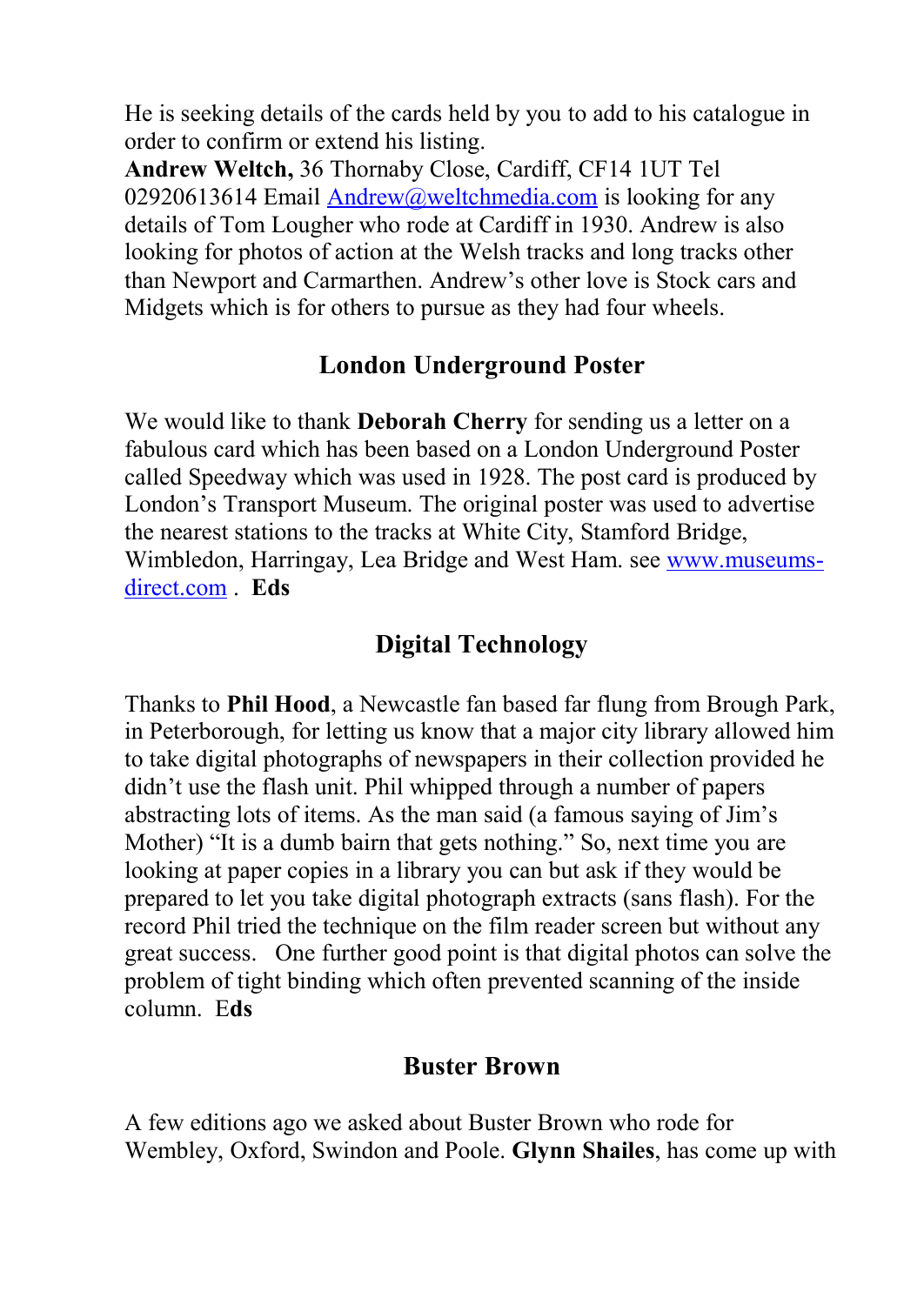a bit about the man who he remembers from his early days at Oxford and Swindon.

Buster's real name was Raymond and, at the time of writing he was still with us enjoying retirement in Peacehaven, East Sussex.

Buster was top scorer for Swindon in his first season at Blunsdon in 1951 and, has an odd claim to fame in that he was once credited the fastest time of the season when he didn't actually win the race. On 14 July Trevor Redmond, then of Aldershot, raced round to win setting a new record time of 74.2 beating Bill Hole's time of 74.6 . The following Buster was clocked at 74.8 which made him the fastest Robin which improved upon his previous best time of 75.0 seconds set in June.

### **Adverts**

Just a few lines to reiterate our policy re adverts. We are not a collector/collecting orientated magazine. However, we are happy to carry fliers produced by subscribers advertising whatever they wish, provided there is capacity in the envelope within the postage limits (due to be revised in the very near future) to do so. Please contact Graham for details.

# **1956 Inter-Divisional League or Inter-Division Tournament**

**Alex Broadhurst** has managed to find out a bit more about this somewhat obscure competition from Coventry programmes of this era. 14 teams, 7 each from Divisions One and Two were to take part but Wembley refused to participate. All matches had to be raced on Second Division tracks. All teams to race three basic matches with additional engagements if desired. Table placings to be decided on a percentage of match points obtained from match points possible. The points were scored 3 for an away win, 2 for an away draw, 2 for a home win and 1 for a home draw. Second Division team to receive no points handicap start, nor were they permitted to use guests. Alex thinks that Oxford broke the last named rule.

Updated details set out on pages 12 & 13. Two fixtures were not raced Oxford v Birmingham and Rayleigh v Wimbledon. Wembley were programmed to race at Coventry, Swindon and Rayleigh. Wembley were prepared to race the meetings as challenge matches and appeared at Swindon on 1 September losing 49 – 47 to the Robins.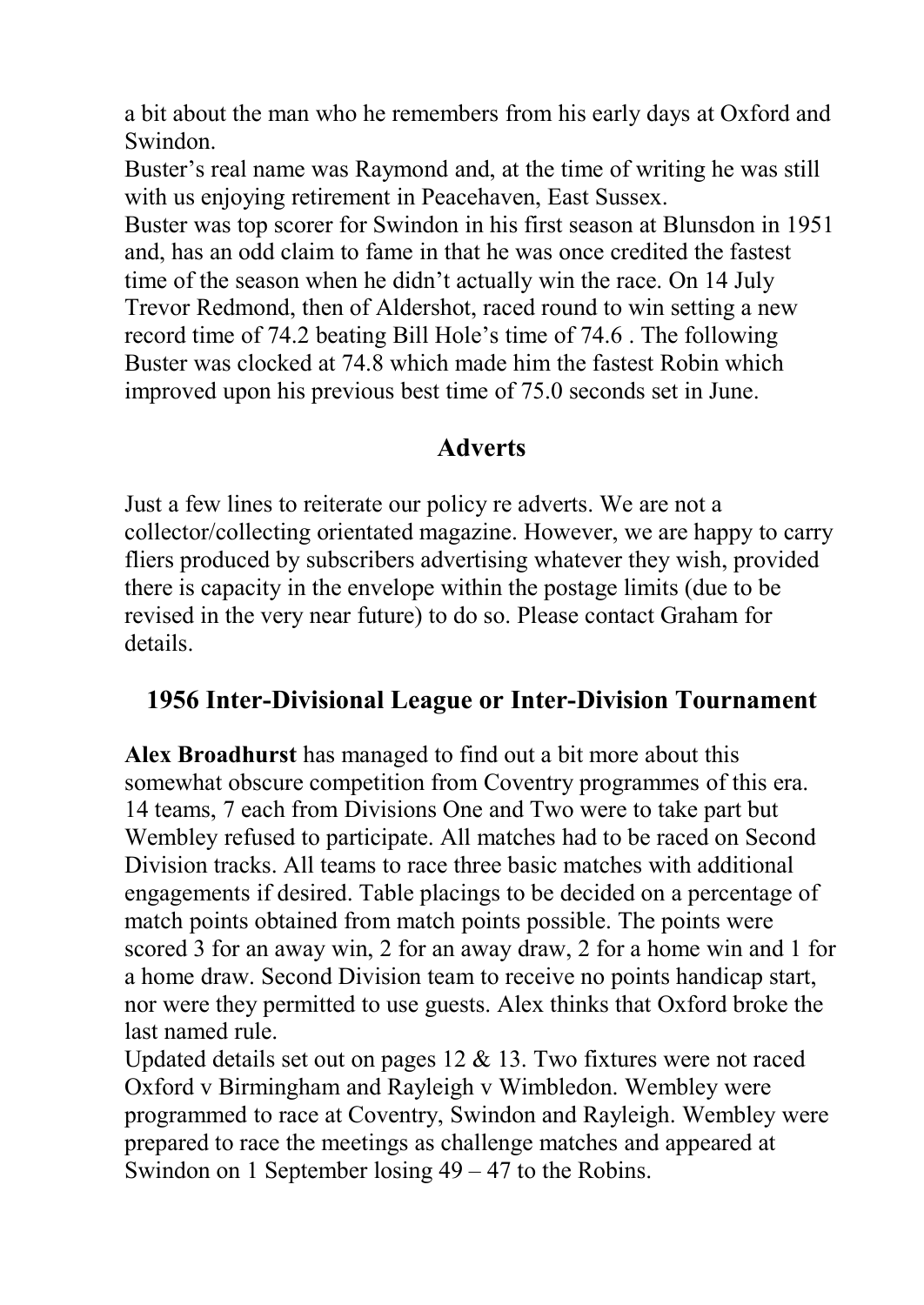Wembley's withdrawal and the Speedway Control Board's failure to either punish Wembley or produce a league table, despite representations from Charles Ochiltree, sank the competition without trace of an official winner. Ochiltree asked the question "When is an official competition unofficial?"

Alex thought originally that the competition was split into three groups. He does not think this assumption was correct as Coventry programmes, with the exception of the last meeting of 15 September, show all the teams in one table. In the programme for this meeting the teams are placed in three groups depending on the number of matches raced, either 3, 2 or 1. It is an illustration, in their words, "to give an indication of performance."

(Details of this competition will appear on the centre page spread. Alex has also sent details of the betting at Lea Bridge which we will run in Vol 9 No.3 Eds.)

# **Was Birmingham The First in the UK? Or Early Oval Racing**

**Nigel Bird** throws this interesting item into the ring with an extract from the Birmingham Mail July 1928.

Quote-: It is less than a mile from the old Aston cinder track to the new Alexander Sports track at Perry Barr, but it is 16 or 17years at least since one saw cinder track racing in Birmingham at Aston, and in the interim ideas and speeds have change very considerably. Cinder track racing is no new sport but there is a very vast difference between the riding of today and that of a decade ago. The old track was hard rolled; the new one is soft and loose as a ploughed field. 'Broadsiding' has come to us from 'down under' and it is this which has made the new riding so much more thrilling. Until Thursday evening last, few Birmingham people had seen any modern cinder track racing, and still fewer had seen the real thing in 'Broadsiding. :- Un-Quote.

So up until about 1912 Motor cycle racing was being held on a cinder track within spitting distance of the Aston Villa football ground. Nigel has never heard about this track before, more research to be done. (We agree – Eds but to be fair there are a few records of demonstration runs by the then fairly new fangled things called motor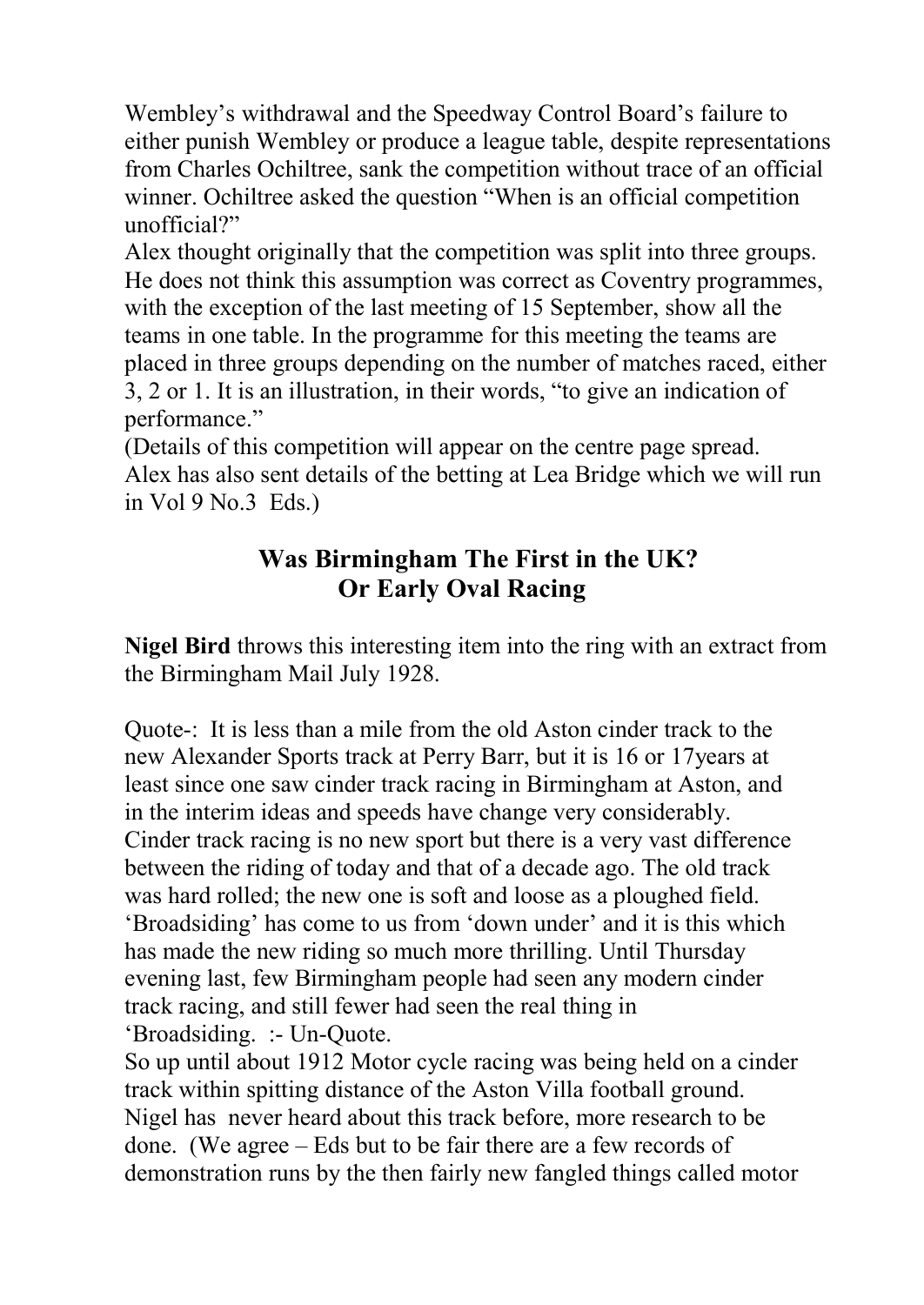cycles and it was a popular pastime racing then round tracks available in the day. The article does talk about the track being rolled hard which is consistent with the concrete surfaces of the day and it suggests that little or no dirt flew up.)

[ On a total aside the Jim Blanchard chat shop on Vintage Speedway has been debating the definition of speedway. An interesting read to say the very least. (There are a pile of other items of interest too.) Find Jim's web site at [www.vintagespeedway.proboards46.com](http://www.vintagespeedway.proboards46.com/)

### **Publications**

#### **FAY TAYLOUR QUEEN OF SPEEDWAY**

### **Brian Belton with introduction by Reg Fearman. Published by Panther Publishing Ltd, 10 Lime Avenue, High Wycombe, Bucks, HP11 1DP at £16.99 + p & p.**

This excellent book starts as with all good reads at the beginning when Francis Helen Taylour was born to Helen Allardice & Herbert Fetherstonehaugh Taylour in Birr, King's County, Southern Ireland on 5 April 1904, to her death on 2 August 1983 in Weymouth, Dorset. The book is not just a facts and figures tome and covers all aspects of Fay's life and covers almost all forms of motorsport to which she became accomplished on both 2 wheels and 4. It covers travels around the World including visits to the USA and Australia where she made a name for herself doing what she did best and that was race.

The photographs contained therein are few and far between, not surprising given the art of photography in those days was still in its relative infancy, but those that do appear are of good quality and include Eva Asquith, Sig Schlam, Johnnie Hoskins as well as several of Fay herself including a rare action shot showing her typical legtrailing style so favoured by many riders in those early days. One major point made in the book was the comparative short period of time Fay raced in the UK due mainly to the ban on women racers as far back as 1930, a ban which was in force up until a few short years ago. She then turned to motor car racing although she started in trials riding, a sport which has never shied from allowing women competitors.

Conclusion: An excellent autobiography of Fay Taylour which more than justifies her title of Queen of Speedway and an excellent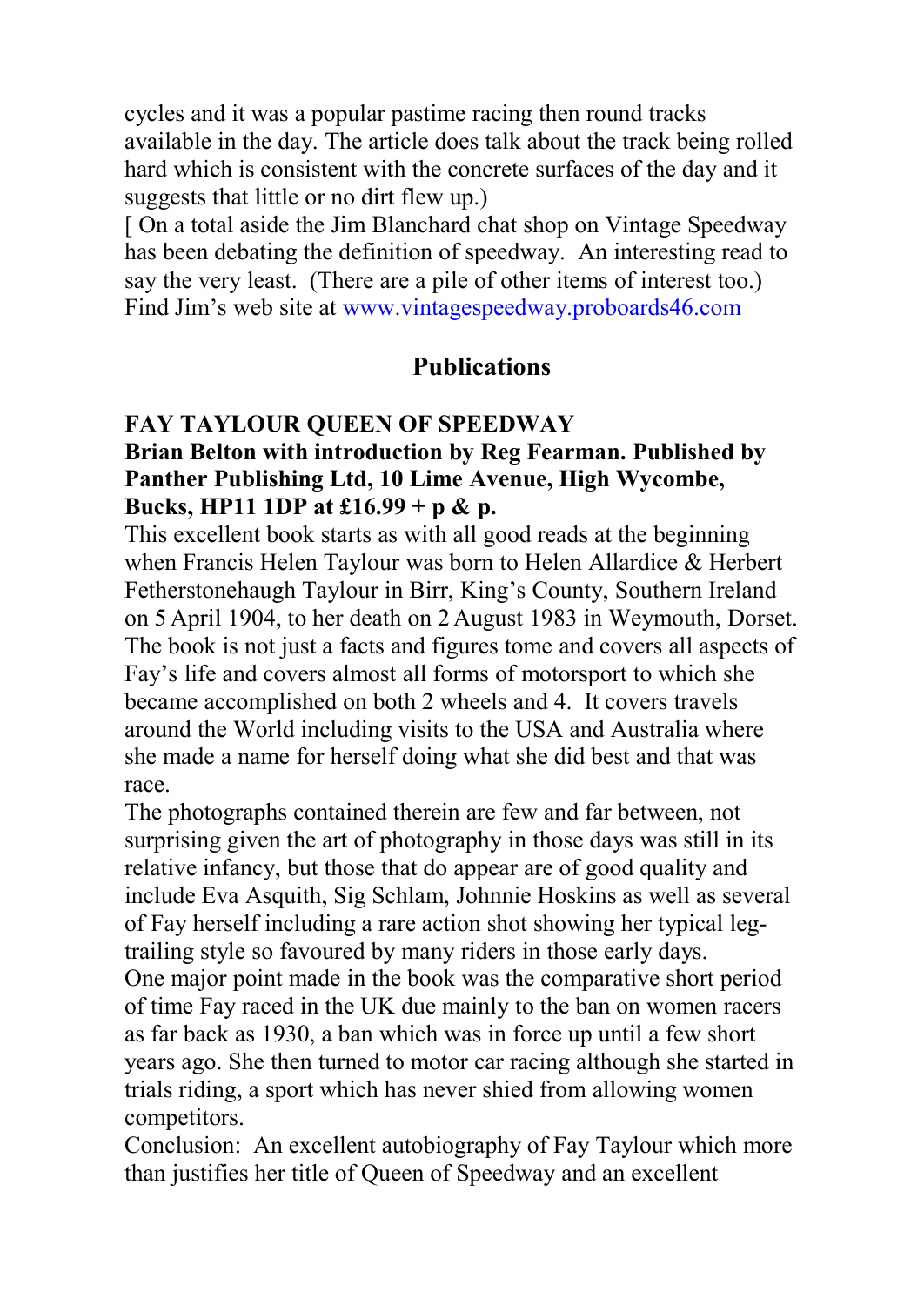historical works of the very early days of speedway around the World and the many stories that abound throughout that era. The book is an excellent, well priced addition to anyone's bookshelves and will keep the reader enthralled for many a cold, wet and rainy day or night in those long times between seasons or at any other time as a replacement for the oblong picture box in the corner.

I can heartily recommend this book to everyone with an interest in speedway and in particular one of the sports more unusual characters. **Review by Ron "TooSmall" McNeil**

**Speedway Star Almanac - 2006Yearbook & Who's Who** - Edited by Peter Oakes @ £14.95 from Speedway Star

Doyen of speedway publications, Peter Oakes, has in recent years produced his own annual speedway, Who's Who & Yearbook, which along with Robert Bamford's Yearbooks have filled a gap in the market for speedway historians and statisticians. For 2006 he has teamed up with Speedway Star to produce a softback large format glossy book that has the same layout as the Star and continues to provide full British rider biographies and team records for 2005, including a full team by team result and rider scores listing for league and cup fixtures. Its up to you whether you buy this or the Tempus Yearbook to maintain your records on British Speedway.

#### **Review by Graham Fraser**

**Wheels & Deals** by Ian Thomas - Published by and available from Speedway Star @ £14.95

The last nine years since the launch of the Speedway Researcher has seen a huge growth in the number of speedway publications much of which has come from the involvement of Tempus Publishing and all the speedway historians out there who have fulfilled their ambitions by getting their team/rider histories in print. Surprisingly Speedway Star magazine has been quite late on the book scene but this publication and the one previously reviewed shows that they are perhaps looking to increase their list of book titles.

Showman, Ian Thomas, is well know in post 1960s speedway through his involvement in the sport as a promoter, manager and his connections with Ivan Mauger and Barry Briggs. After a break from speedway in the 1990s he returned to manage the successful Workington team in 1999 and his involvement in the sport continues as Promoter at Belle Vue. This is a warts and all account of his life in speedway and pulls no punches. It's a good easy read and an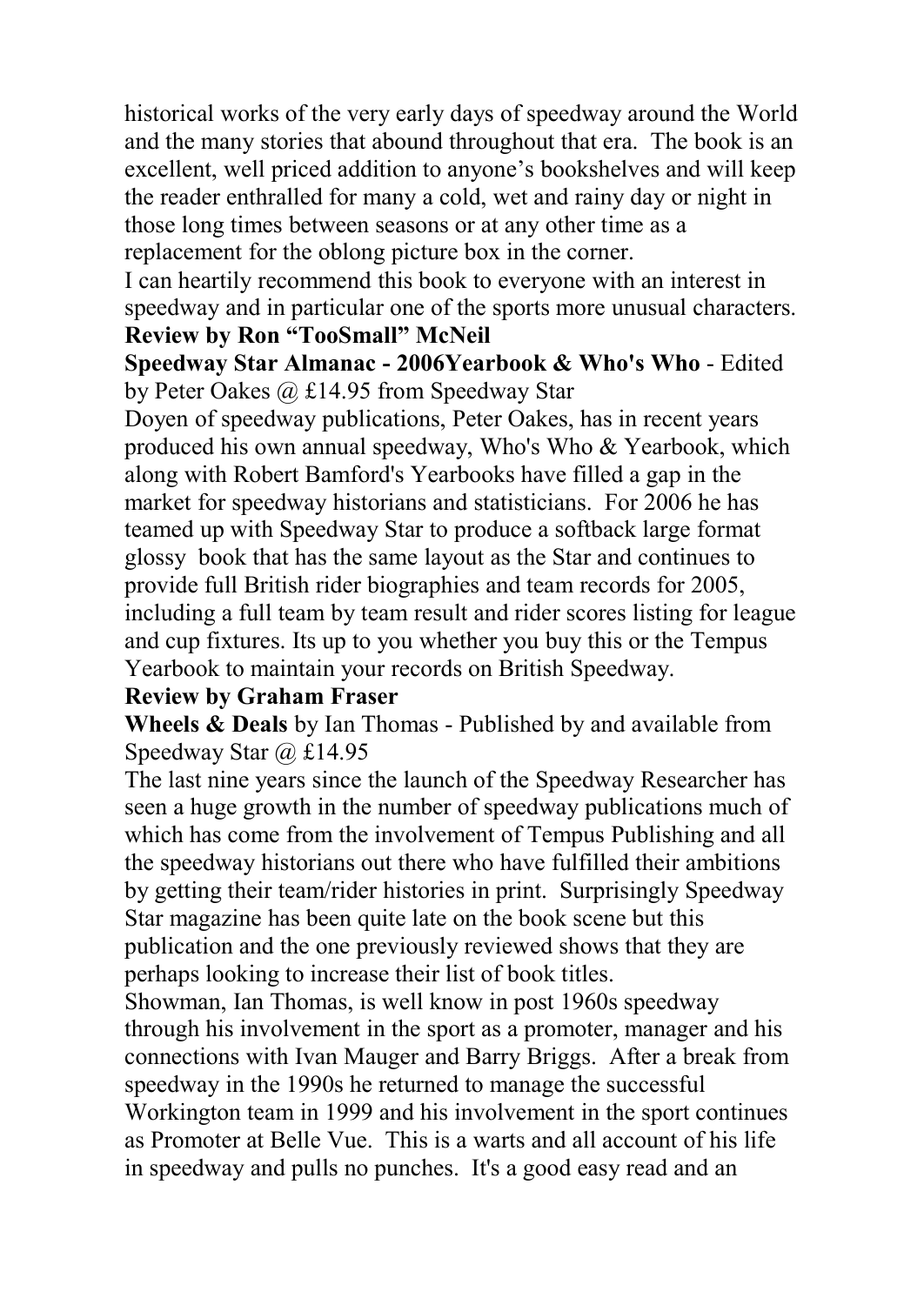interesting insight into the inside dealings of British speedway and as you'd expect from Ian Thomas it has its fair share of humorous moments. However, I do consider the asking price a bit steep at £14.95. **Review by Graham Fraser**

**A world of my own: Jason Crump -** by Jason Crump with Martin Rogers - Pub by Galathco Publications - Available from 'MLR Book', 6 Crown Close, Long Eaton, Nottingham NG10 3QP @ £21.00 inc p&p (cheques/PO payable to MLR Book)

2004 saw Jason Crump finally fulfill his potential by winning the Grand Prix series and with it the title World Speedway Champion, so the only surprise about this book is that it took another two years for his biography to appear. It follows the normal chronological format of an autobiography, with the addition of comment boxes featuring a whole range of speedway names liberally spread through out the book, along with Crump family photographs.

What I found most interesting about this book is the recent phenomenon of the life led by top-flight speedway riders like Crump. Their lives revolve around a series of meetings spread around Europe on several days during each week, interspersed by practice and racing in the growing Grand Prix series for the world championship. The rewards may be great but I suspect the cost in terms of injuries, travel fatigue, and impact on family life eventually catch up with most top riders. Expensive at over £20 but an interesting read. **Review by Graham Fraser**

[ Just a note to let book collectors know that Ian Hoskins has revised and updated his book on the Family Hoskins and this is now available from Ian in New Zealand. No information on how they may be imported but contact details for Ian can be supplied by JH.] {Another Footnote – Midget Car fans will know that **Derek Bridgett**'s book on the subject has been published. Any car fan prepared to do a brief review placing a speedway emphasis on the contents of the book. }

# **Sidecars on Sky**

Must give a brief mention to mention to Sky Sports, (the team that brings us regular solo speedway fare throughout the summer (which if we have observant wives(who immediately kick themselves) can watch in bars on holiday in places such as Ibiza (Bar 2TT in Es Cana) ))featured sidecar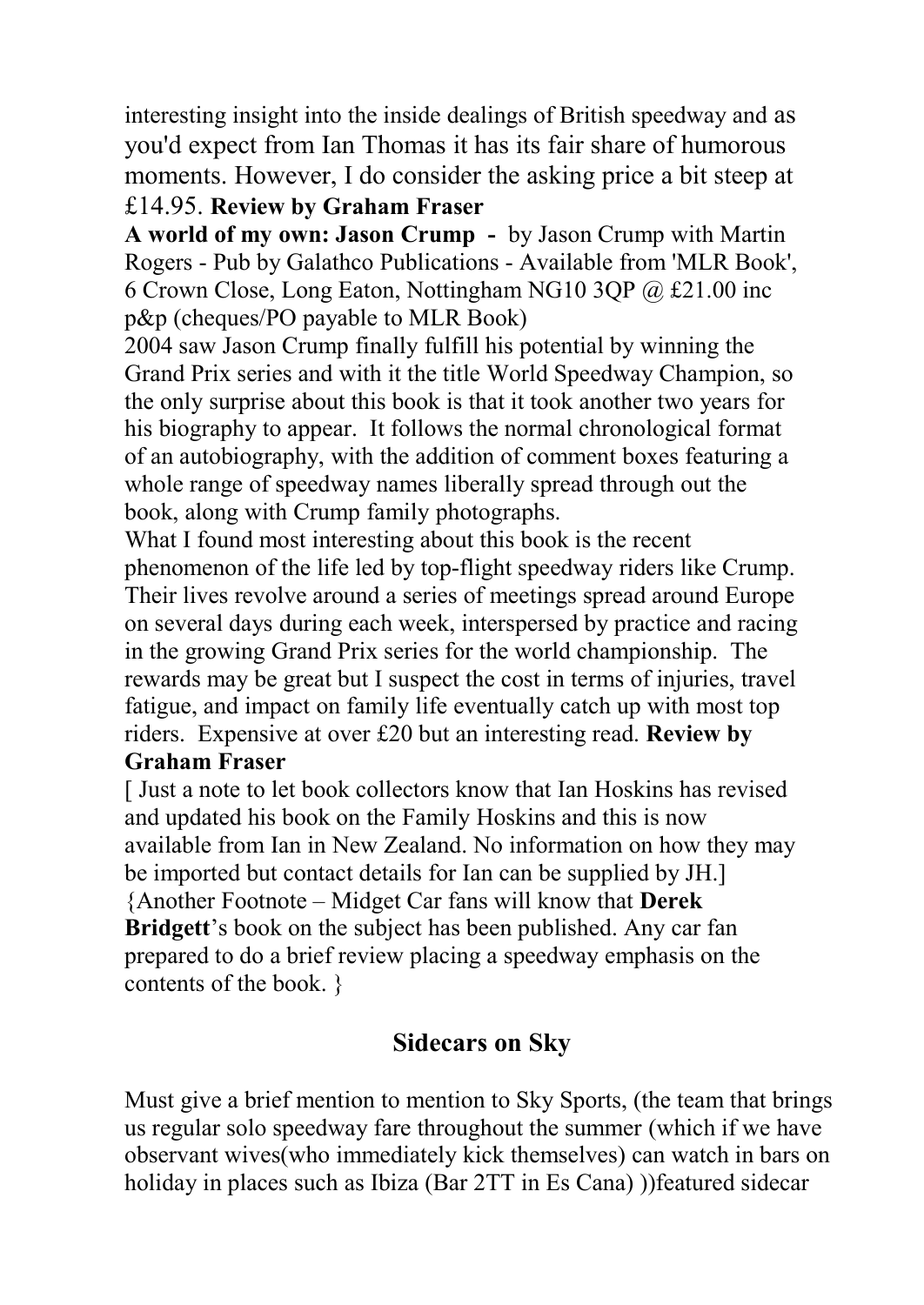speedway action from the Isle of Wight. To the solo purist I suspect they were interesting but the big bikes are even more thrilling on grass. Maybe Sky will extend their coverage to solos and sidecars on grass. Maybe we will see the flat trackers too but I did hear that a lot of racers are using enduro type machines rather than the big bikes we would expect to see based on footage from the USA.

### **Noel Johnson**

**Nigel Bird** has written this career record of a pioneer. Nigel would welcome any details of meetings that featured Noel. John 'Noel' Johnson was born in Brisbane Australia on December 25 1904, because he was born on Christmas day his parents gave him the name 'Noel'. As a young man he raced cycles and was quite successful before drifting into speedway racing. His first race taking place at the Brisbane exhibition grounds 1926/27. He then raced at Davies Park for a season where he continued to improve. In 1928 he came to England with the A.J.Hunting troupe of riders and was contracted to the "International Speedways" tracks. Noel, riding a Harley Davidson Peashooter, was not particularly successful, most good results coming from handicap races. An I.S.L. end of season rider report did not see him worthy of a mention. 1929. Noel known as 'Shorty' by his team mates moves to Exeter, the track and the level of racing suiting him better. There he becomes a regular member and captain of the Exeter team. In May he wins his first major award since arriving in England, the 'Silver Star', beating Lew Lancaster in the final. May also sees him appear in the Harringay team, away at West Ham, scoring 2 pts. On the  $15<sup>th</sup>$  June he earns his promotion to 'star' status when he wins the silver helmet  $\&$  handicap finals, the following meeting sees him beat Jack Bishop to win the Gold star scratch race final. In July he represents Australia in a sort of test match v England for the Ashes (at Exeter). This event was run over 4 hts, semi finals & finals. This was not a test match in the true sense more a series of match races, Noel beating Jim Kempster but losing to fellow Aussie Jack bishop in the semi final. The final was between 2 Aussies. In October he is matched against lady rider Dorothy Bunt who wins thanks to Noel falling off. Falling off for Noel seems to be a regular happening, fortunately without injury.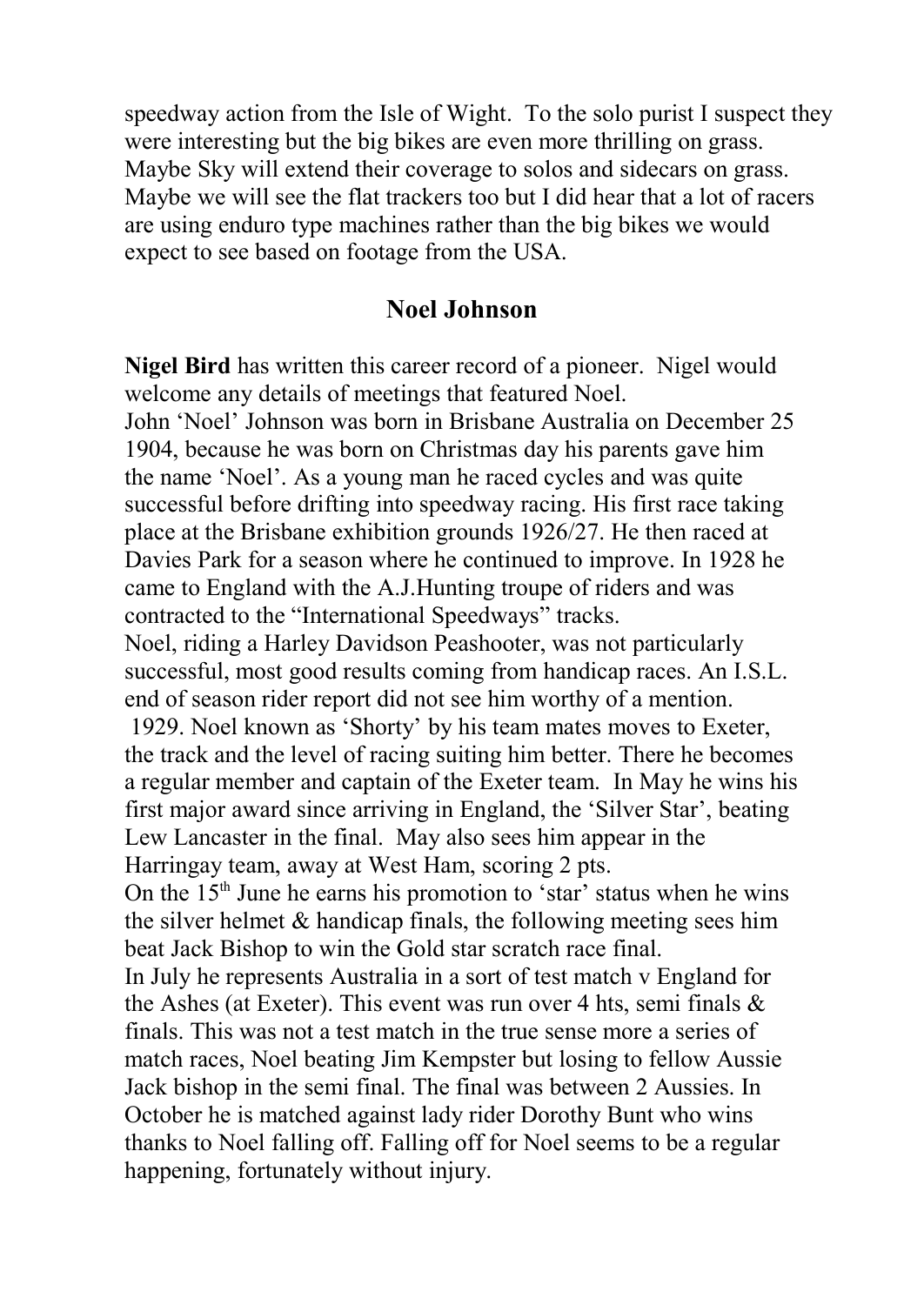1930. Noel continues his successes at Exeter and continues as team captain and steady scorer. In July an injured foot followed by a broken collar bone keeps him off the track for a few weeks and the team captaincy was handed to Frank Buckland. On his return he falls and injures a knee. It is not the last time he falls, it is a year in which he bites the dust more frequently than last, fortunately most times without injury. In Sept. Exeter stage a proper but unofficial test match. Noel paired with Dicky Case scores 2 pts for the Australians in their 28- 24 win. In the second unofficial test he ends up on the loosing side 24-30.

June 1931. He moves to the newly opened track at Plymouth were he is appointed vice captain. The very first meeting is a match against his former team Exeter, he scores a meagre 1 pt in Plymouth's 32-21 victory. (9hts. 3 races per man) In the return match he top scores with 7 for Plymouth as they loose 20-33. The following week a creditable 5pts against Southampton, Noel then cleans up the second half scratch races and wins the 'Raven Trophy'. Gaining confidence with every meeting Noel is now on the way up, scoring a 9 pt maximum against Exeter and again cleaning up in the scratch races. The next week, against West Ham he drops 1pt to score 8 and again wins the scratch race final. Tragically, fate now takes a grim hand and his promise is gone as Noel's career ends abruptly on August 25th 1931 in heat 7 of the challenge match with Coventry. He over slides and is thrown from his machine. Following close behind is Coventry's Bill Allen (of Kidderminster); unable to avoid Noel, he rides over him. Apparently the Doctor and medics at the track do not realise the extent of his injuries, which may have delayed his removal to hospital. He dies in the local hospital one and a half hours after the accident from an internal haemorrhage. At the inquest a distraught Bill Allen is exonerated of any blame.

26 year old bachelor Noel was buried on 28<sup>th</sup> August .The funeral cortege with more than a dozen black sedans travelled through the streets of Plymouth where the crowds lined the route as many as 5 deep. The bearers included team mates Paddy Dean, Bert Spencer & Bert Jones. Amongst the mourners were Plymouth & Exeter speedway officials and the Exeter team. His crash helmet and race jacket were dropped onto the Coffin before the soil was replaced. In 1932 the Plymouth supporters club had £94 in a memorial fund (a useful sum of money in those days) but deciding it was not enough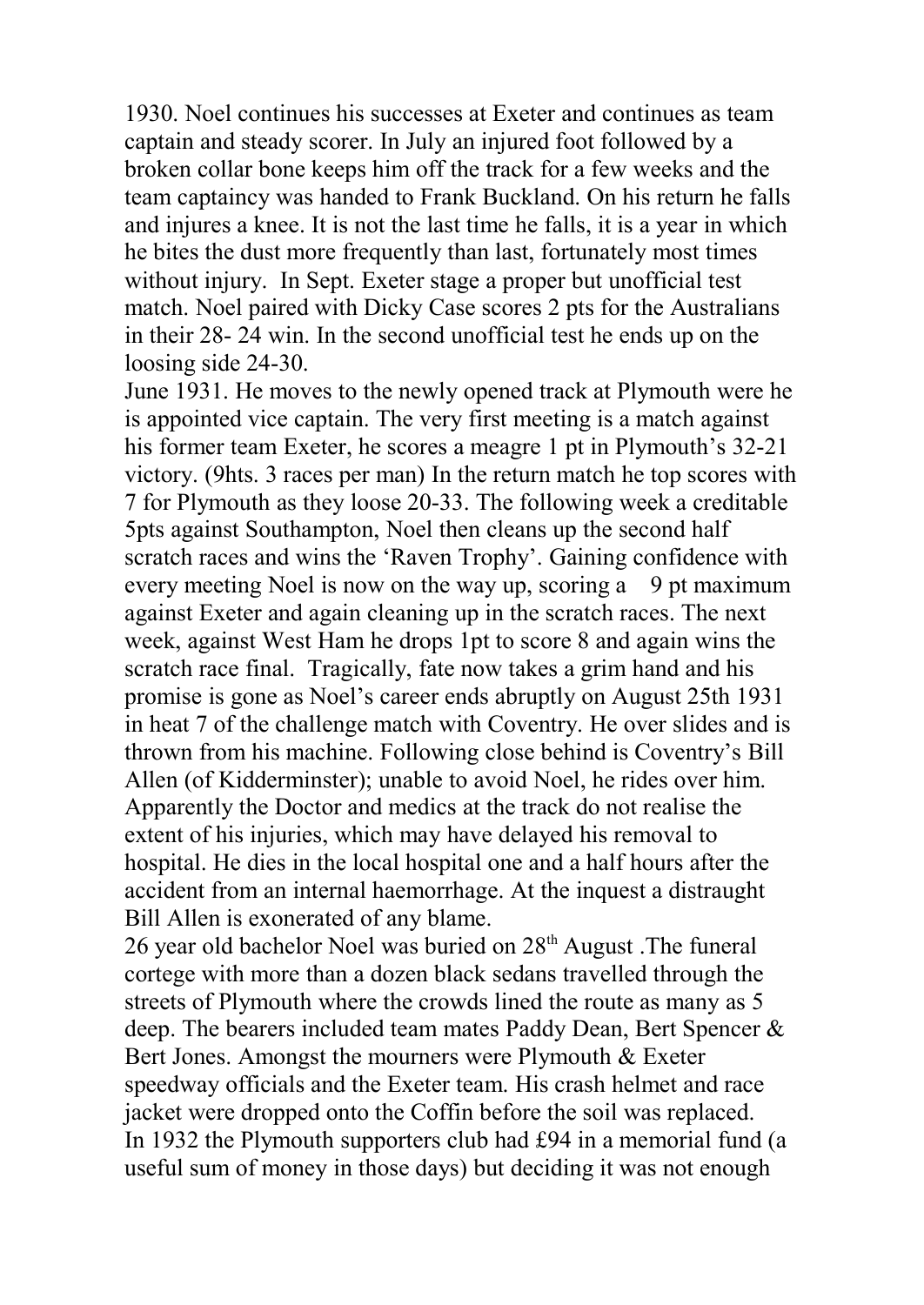for their purpose donated the money to the local hospital where it was used to purchase special lighting for the operating theatre. Noel lies in Efford Cemetery Plymouth. His grave is most probably neglected. It would be nice if any speedway minded people nearby paid it a visit and if possible tidied it up so that one of speedways pioneers is not forgotten.

#### **DKW**

**Colin Chubb**, from Plaistow has written to tell of a Classic Racer magazine article of summer 1987 which featured an item about a rider called Jim Bounds who had raced a DKW powered machine at Barnet Speedway and a venue called Hampton Court Speedway. Barnet we know about but does Hampton Court ring any bells, and if so, can you tell us about it, even if it was a grass track, please do. There are references to the DKW machine in the pioneer days and I think there was a photo of this 600cc machine, which was produced in Germany, in one of the contemporary magazines. On a personal note I am aware that Norrie Isbister had intended to race one of these machines. However, from Norrie's personal effects, I have drawn the conclusion that whilst he paid for one it never arrived. I have a veritable sheaf of letters from a company which appear to be the importers of the DKW which indicate they repaid Norrie but in dribs and drabs of a fiver or so a week. **Jim Henry**

### **Speedway Researcher Web Site**

**Ron McNeil** continues to batter on with the web site and the site content continues to grow concentrating on the immediate post war years in all three divisions of the National League plus other venues of that era. Exeter and Plymouth 1947 are on an others will follow in due course. As yet there is limited coverage of the very early 1950s and beyond but it will grow as time goes by. Again, all offers of help will be considered. We are delighted to be involved in the new Speedway Museum project which will draw upon the web site for meeting and rider information. We can also announce that thanks to **Roger Beaman** and **Nigel Nicklin** that their **Cradley Heath** archive of meetings from 1947 to 1952 is appearing on the web. No to be outdone it is expected that Wolverhampton material will appear on the site thanks to **Mark**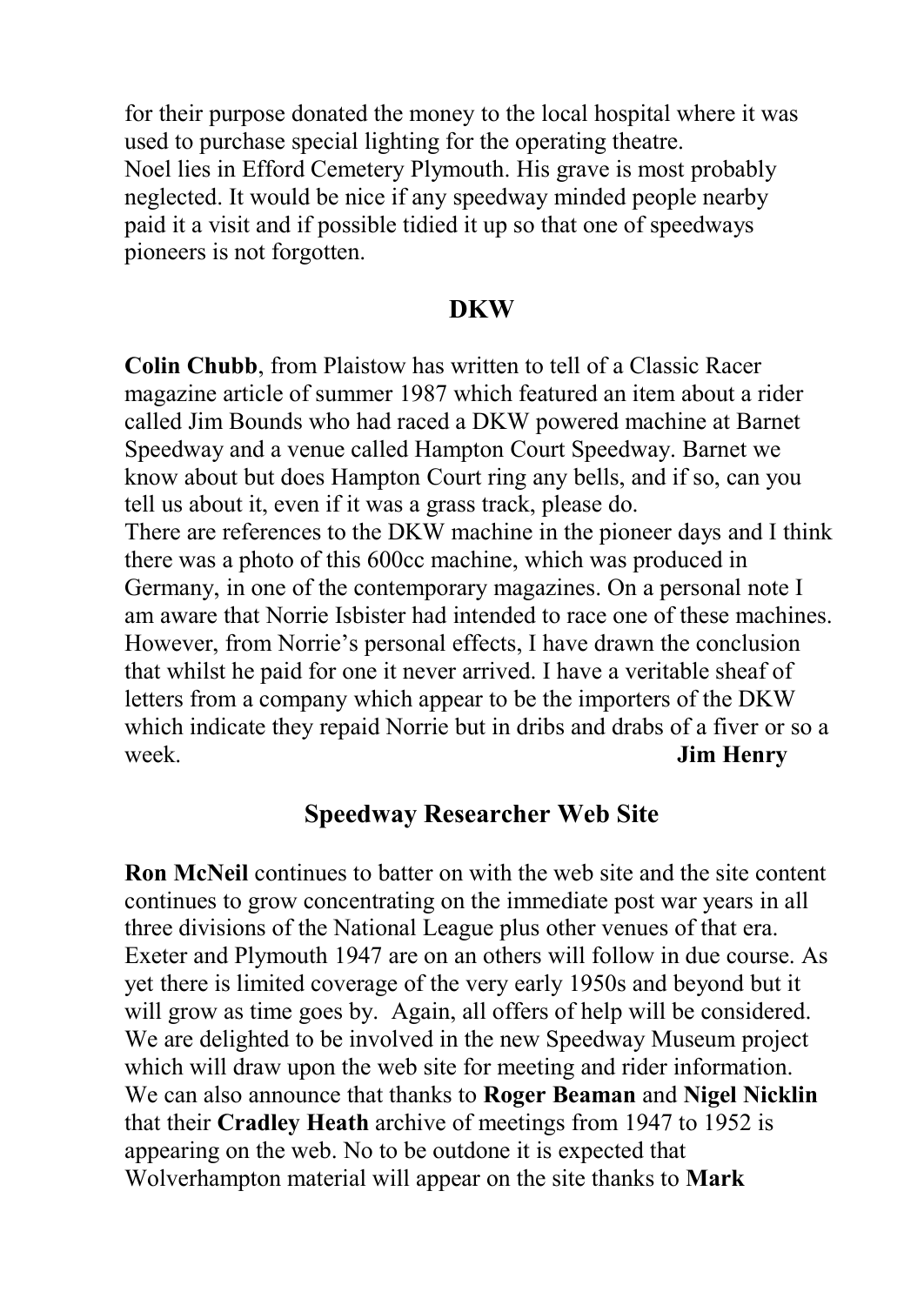**Sawbridge. Roger and Nigel's** gesture is massive and one which is really appreciated as is **Mark's**

Another huge thanks is given to **Barry Stephenson** from Workington who has been supplying Belle Vue data into the 1950s. and will keep the material coming until my finger tips are worn away. **Barry** intends to make another major gift in the near future which, I promise will knock your socks off. Get your suspenders (OK it is an American idea) out now!

**Bob Ozanne** continues to head up the team that is dealing with the prewar era and is doing sterling work there. Whilst the main thrust is on the main competitions, details of other meetings are always welcome.

**Ron** ran a trial chat room for a few weeks and ran into a few snags. The idea is to provide subscribers to this magazine the opportunity to contact each other via the web site. Anyone, who does not subscribe, but who has a casual interest would have the opportunity to request information via the existing "Can You Help" section on the web but it is the intention to keep the chat room for subscribers initially. Ron is working on ground rules for the new chat room and we should be in a position to publish these rules in Vol9 No.3.

### **Team Colours and Race Jacket Data**

**Nigel Bird**, 38 Blakemore Drive, Sutton Coldfield, West Midlands, B75 7RN Tel: 0121 329 3942 offers this information on the 1929 Southern League and asks if anyone can add to his information.  **Teams Colours R/J data Nickname**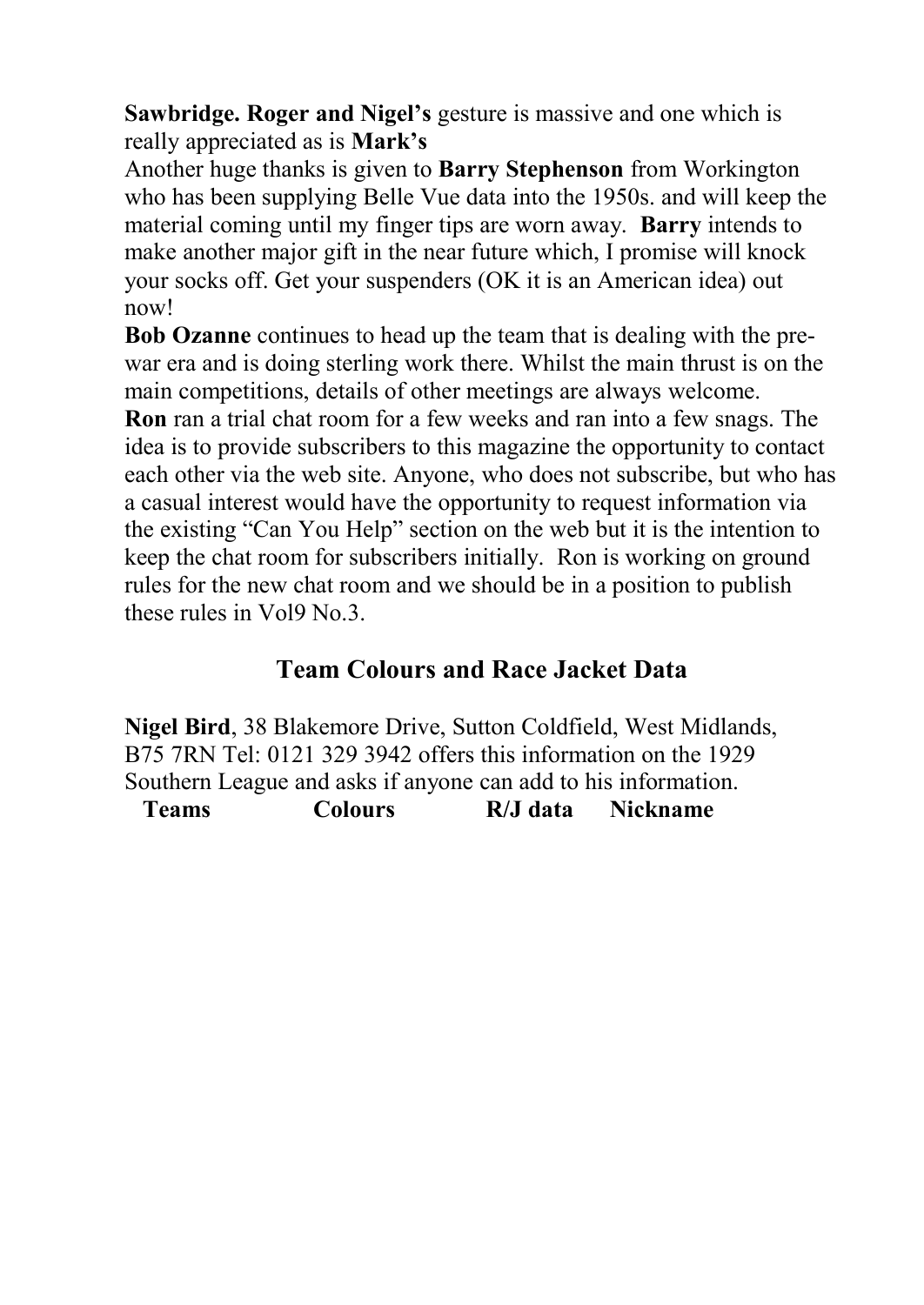| Birmingham    | Pink/Blue         | Horizontal     | Not found     |
|---------------|-------------------|----------------|---------------|
| (Perry Barr)  |                   | halves         |               |
| Coventry      | Red/Green         | Horizontal     | None?         |
|               |                   | halves         |               |
| Crystal       | Orange            | Orange +       | Glaziers      |
| Palace        |                   | <b>Black</b>   |               |
|               |                   | lettering      |               |
|               |                   | "Crystal       |               |
|               |                   | Palace         |               |
|               |                   | Speedway"      |               |
|               |                   | (1)            |               |
| Crystal       | Orange            | Plain          |               |
| Palace        |                   | orange R/J     |               |
|               |                   | (2)            |               |
| Hall Green    | Claret/Blue       | Horizontal     | none          |
| (Birmingham)  |                   | Halves ??      |               |
| Harringay     | Yellow            | Plain R/J      | none          |
| Lea Bridge    | Black/White       | <b>Black</b>   | Bridgers??    |
|               |                   | ground         |               |
|               |                   | with White     |               |
|               |                   | portcullis     |               |
|               |                   | pattern        |               |
| Southampton   | <b>Light Blue</b> | $Plain +$      | <b>Saints</b> |
|               |                   | Black No.      |               |
|               |                   | RJ             |               |
|               |                   | also plain     |               |
|               |                   | shirts         |               |
| Stamford      | Mid               | $\overline{3}$ | Pensioners??  |
| <b>Bridge</b> | Blue/White        | Horizontal     |               |
|               |                   | bands,         |               |
|               |                   | centre         |               |
|               |                   | band white     |               |
| Wembley       | Red/White         | Horizontal     | Lions?        |
|               |                   | halves         |               |
| West Ham      | White             | Plain Shirt    | none          |
|               |                   | & or R/J       |               |
| White City    | Red/White/Blue    | 3              | none          |
| (London)      |                   | Horizontal     |               |
|               |                   | bands          |               |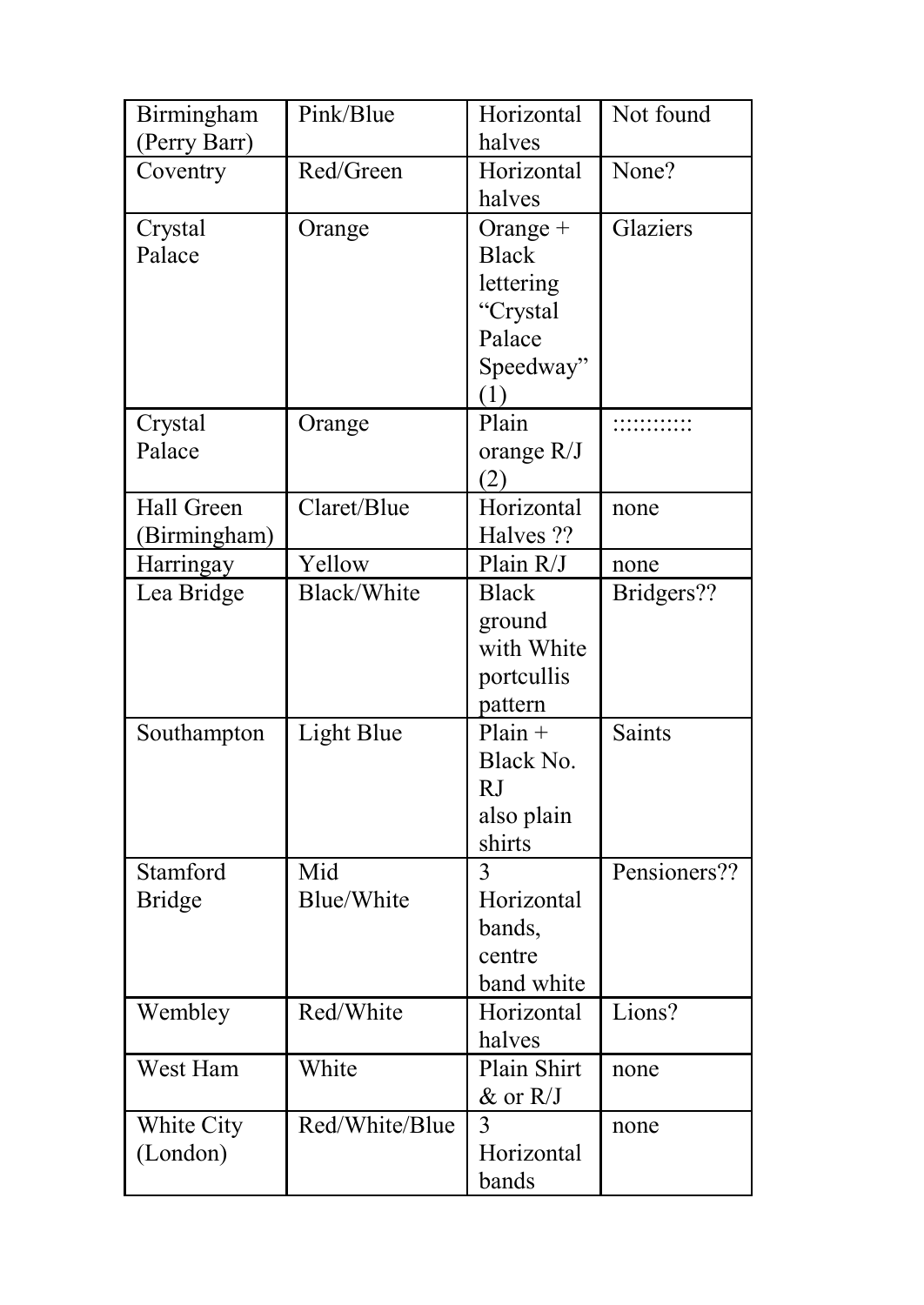|           |     | hirds)   |          |
|-----------|-----|----------|----------|
| Wimbledon | Red | Plain R. | റററ<br>. |

Crystal Palace colours were originally Orange, black being introduced for the lettering and numbering before it was adopted as part of the team colours. White City's colours have been frequently quoted as red/white/yellow this I believe is incorrect. Early motor cycle magazines (1929) and a June 1929 White City programme clearly give the colours as red/white/ blue. Harringay's nickname "Canaries" was not introduced until 1930. High Beech (open meetings) ran some non league team events in 1929 did they use the redundant Hall Green race jackets? (Both tracks under the same promotion) I'm not certain of the H/Green RJ design. Photo confirmation required.

# **MISSING OR DOUBTFUL COLOURS 1929-39**

| <b>TEAM</b>              | <b>NICK</b>  | <b>YEAR</b> | <b>COLOURS</b>             |
|--------------------------|--------------|-------------|----------------------------|
|                          | <b>NAME</b>  | (S)         |                            |
| <b>BELLE VUE</b>         | none         | 1930        | Red/blk? horiz. Striped    |
|                          |              |             | (April 1930)<br>jersey     |
| <b>BELLE VUE</b>         | none?        | 1931        | Red/Black? Diagonal        |
| (reserves)               |              |             | halves + white No.         |
| <b>BELLE VUE</b>         | $\gamma$     | 1931        | ?                          |
| south'n)manchester       |              |             |                            |
| <b>BELLE VUE II</b>      | <b>COLTS</b> | 1938        | Red / black?               |
| (reserves)               |              |             |                            |
| <b>BELLE VUE II</b>      | $\gamma$     | 1939        | Red / black?               |
| (reserves)               |              |             |                            |
| <b>BIRMINGHAM</b> (Perry | $\gamma$     | 1930        | $\gamma$<br>(from mid May, |
| Barr)                    |              |             | promotion change)          |
| <b>BRISTOL</b>           | none         | 1929-30     | Black/white?               |
| <b>CARDIFF</b>           | $\gamma$     | 1929-30     | $\gamma$                   |
| <b>CARDIFF</b>           | $\gamma$     | 1935        | 7                          |
| <b>CARDIFF</b>           | $\gamma$     | 1936        | Blue / yellow ?            |
| <b>CARDIFF</b>           | $\gamma$     | 1937        | $\gamma$                   |
| GLASGOW (white city)     | none         | 1930        | Jersey (colour ?). (early  |
|                          |              |             | 1930)                      |
| GLASGOW (white city)     | $\gamma$     | 1931        | Green or blue? $+$ red     |
|                          |              |             | letter.                    |

Can you help Nigel Bird fill in the gaps here?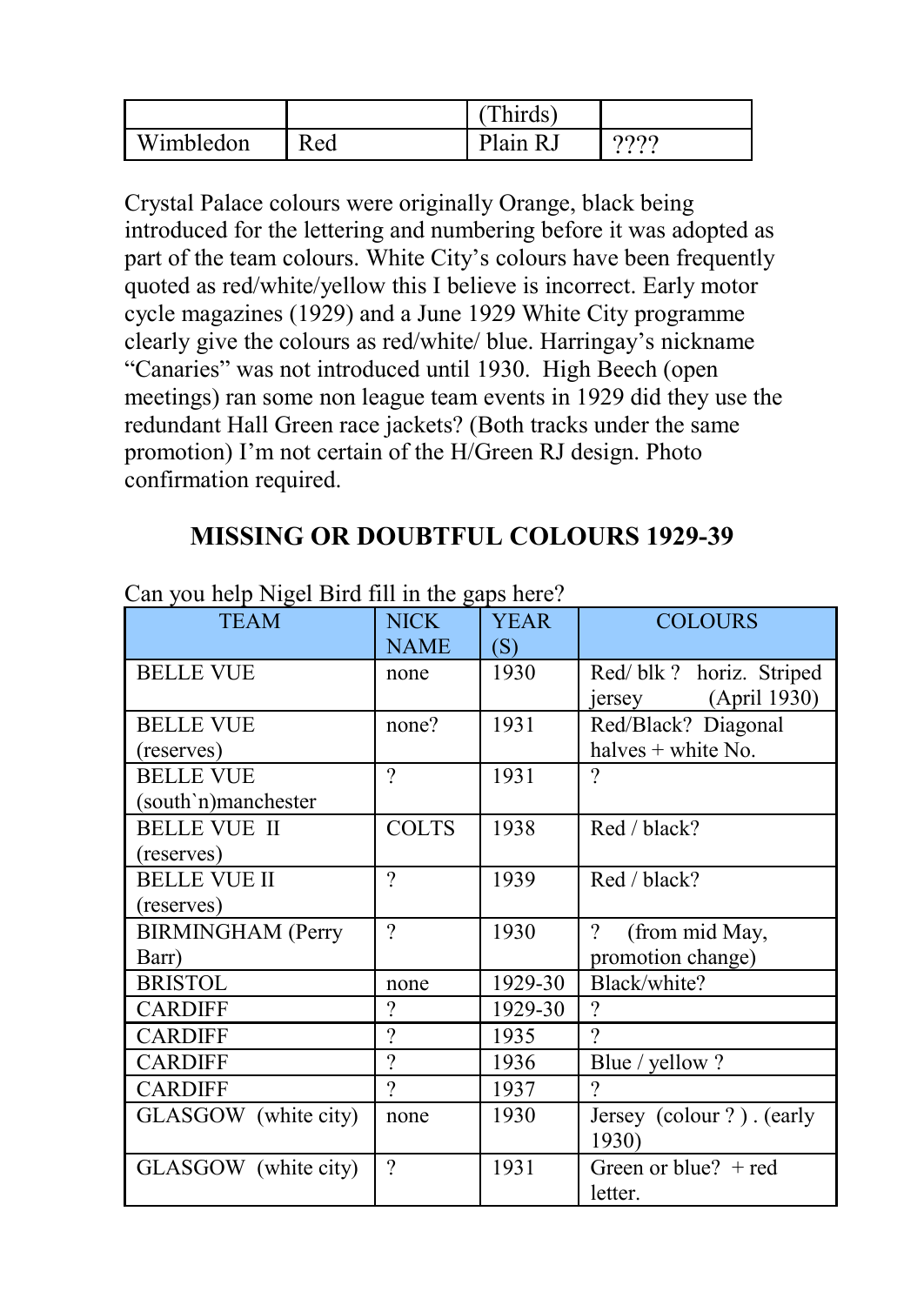| <b>HALIFAX</b>              | $\overline{?}$ | 1929              |                             |
|-----------------------------|----------------|-------------------|-----------------------------|
| <b>HIGH BEECH</b>           | $\overline{2}$ | 1929              | Claret/ blue horiz halves   |
|                             |                |                   | (Ex Hall Green)?            |
| <b>LEA BRIDGE II</b>        | $\overline{2}$ | 1934              | Red/black. ?                |
| (Reserves)                  |                |                   |                             |
| <b>LEEDS</b>                | $\overline{?}$ | 1929              | $\overline{?}$              |
| <b>LEICESTER</b><br>(super) | $\overline{2}$ | 1929              | Cambridge blue?             |
| <b>LEICESTER</b><br>(super) | SUPER?         | 1930              | White / Cambridge blue?     |
| <b>LIVERPOOL</b>            | $\gamma$       | 1929              | $\gamma$                    |
| <b>LIVERPOOL</b>            | $\overline{2}$ | 1930              | Red / blue ?                |
| <b>LUTON</b>                | Hatters?       | 1934-36           | $\gamma$                    |
| MIDDLESBROUGH               | none           | 1929              | $\overline{2}$              |
| MIDDLESBROUGH               | none           | 1930-31           | $\gamma$                    |
| MIDDLESBROUGH               | $\overline{?}$ | 1936              | White $+$ union jack?       |
| MIDDLESBROUGH               | $\overline{?}$ | 1937              | White?                      |
| MIDDLESBROUGH               | $\overline{?}$ | 1938              | White?                      |
| NEWCASTLE (Brough           | $\overline{2}$ | 1929              | $\gamma$                    |
| P <sub>k</sub>              |                |                   |                             |
| <b>NEWCASTLE</b> (Brough    | $\overline{2}$ | 1930              | $\gamma$                    |
| P <sub>k</sub>              |                |                   |                             |
| <b>NEWCASTLE</b>            | $\overline{2}$ | 1930              | $\gamma$                    |
| (Gosforth)                  |                |                   |                             |
| <b>NORTHAMPTON</b>          | $\overline{2}$ | 1929-30           | $\gamma$                    |
|                             |                |                   |                             |
| <b>NOTTINGHAM</b>           | $\overline{2}$ | 1929              | $\overline{2}$              |
| <b>NOTTINGHAM</b>           | $\overline{2}$ | 1934?             | $\mathcal{P}$               |
| <b>PLYMOUTH</b>             | Panthers       | 1936              | Orange/white or Yellow/     |
|                             |                |                   | white ? (from Bristol       |
|                             |                |                   | programme)                  |
| <b>PLYMOUTH</b>             | $\overline{?}$ | 1937              | $\gamma$                    |
| <b>PORTSMOUTH</b>           | $\gamma$       | 1930              | Blue/White?                 |
| <b>PRESTON</b>              | none?          | 1929              | Blue/white?                 |
| <b>ROCHDALE</b>             | none?          | 1929              | $\overline{?}$              |
| <b>SALFORD</b> (Manchester) | Albion?        | 1929              | $\gamma$                    |
| <b>SHEFFIELD</b>            | $\overline{?}$ | $\overline{1929}$ | Lime green?                 |
| <b>STOKE</b><br>(Hanley)    | $\overline{?}$ | 1929              | $\gamma$                    |
| <b>STOKE</b>                | $\overline{?}$ | 1939              | Red / white?                |
| <b>WARRINGTON</b>           | $\overline{?}$ | 1929              | Yellow/blue?                |
| <b>WEST HAM</b>             | $\overline{?}$ | 1930              | Claret/blue? (not red/blue) |
| <b>WOLVERHAMPTON</b>        | none           | 1929-             | $\overline{?}$              |

**Arthur Forrest**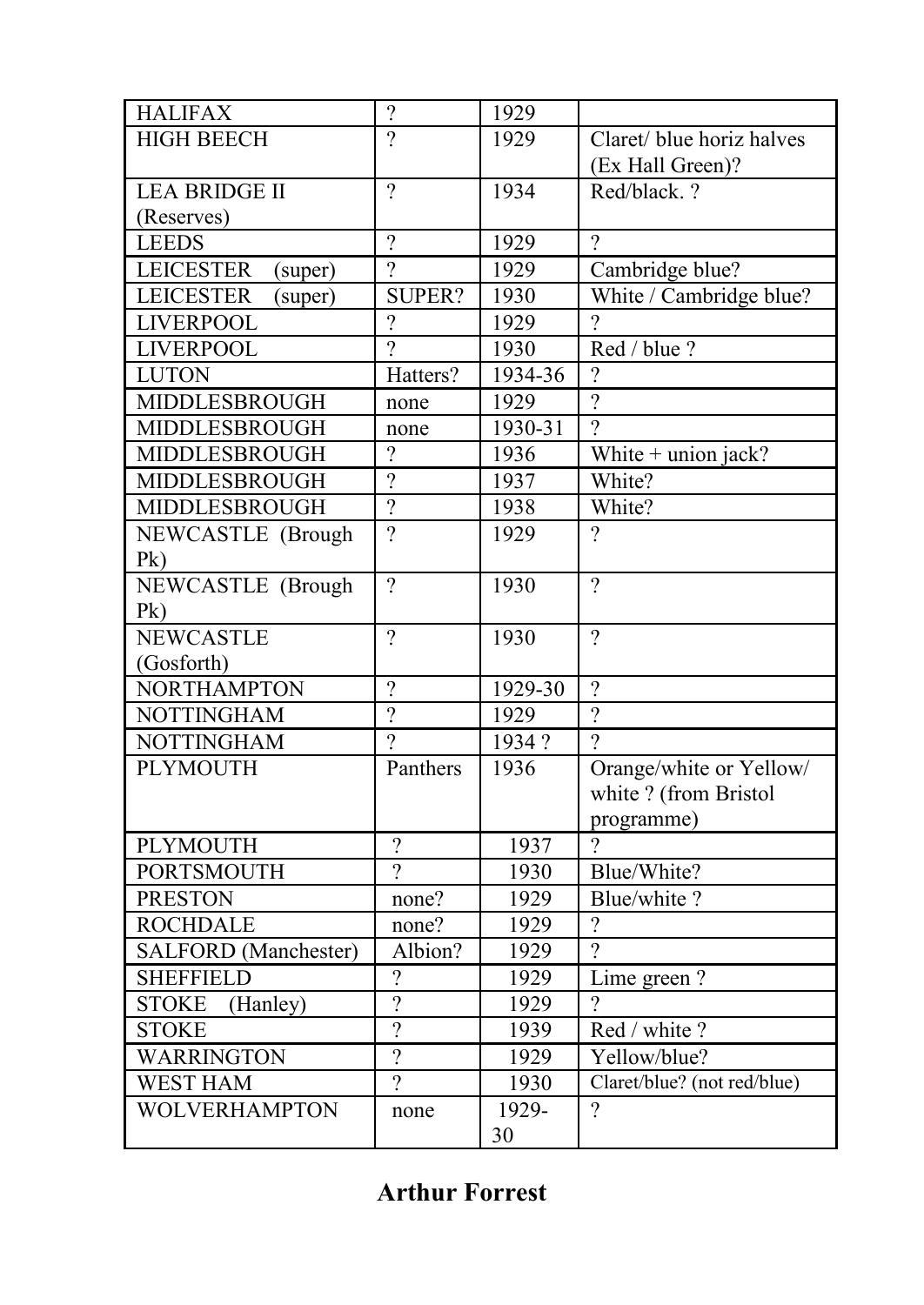**David Hartley** from Sowerby Bridge has written the following about that icon of Yorkshire Speedway, Arthur Forrest, recording his first season in speedway. (You can follow part of Arthur's career in the Halifax section of the web site.)

Arthur was born in Mirfield, West Yorkshire, the family were involved in equestrian sport and Arthur had won many competitions up and down the country.

In 1948 Arthur and close friend Jack Hughes attended training sessions at Bradford and during that season rode for the homeless Halifax "Nomads" who were involved in challenge matches because they were on a provisional licence. Arthur rode in a match at Rayleigh, who were also hoping for League status, the home side won  $57 - 27$ . Halifax had Norman Price top scoring with 9 while Arthur had 2 points.

As well as attending the Bradford training school he practiced at Ainsdale Sands, Southport with many other young riders.

Construction started on The Shay track at Halifax on 8 February 1949, the track was 402 yards in length and had banked corners and was completed in the afternoon of the first meeting. The first meeting took place on 6 April with a National League Division Three match against Yarmouth Bloaters and was held in pouring rain. It was not a dream start as the Dukes lost 37 – 45 and the 17 year old Arthur had just three points and an engine failure from his four rides.

The following Monday Halifax had the long trip to Poole's Wimbourne Road track for the first leg of the first leg of a National Trophy match with the Pirates who won  $70 - 38$ . Arthur scored 4 points.

It was back to The Shay on 13 April for a League match against Exeter and the Dukes lost  $34 - 49$  which saw a promising 9 points score for Arthur. However, in his next match, away at Hastings against the Saxons, the Dukes lost 58 – 25 and Arthur failed to score. In the National Trophy tie second leg against Poole at Halifax on the Pirates won 59 – 48 to win the tie on aggregate. Top Duke was their captain Vic Emms who scored an 18 point maximum while Arthur scored 9 points without winning a race in the 18 heat match. The following day the Dukes visited Stoke which was then known as Hanley for a League match and were slaughtered 65 – 19 in which

Arthur scored just 2 points.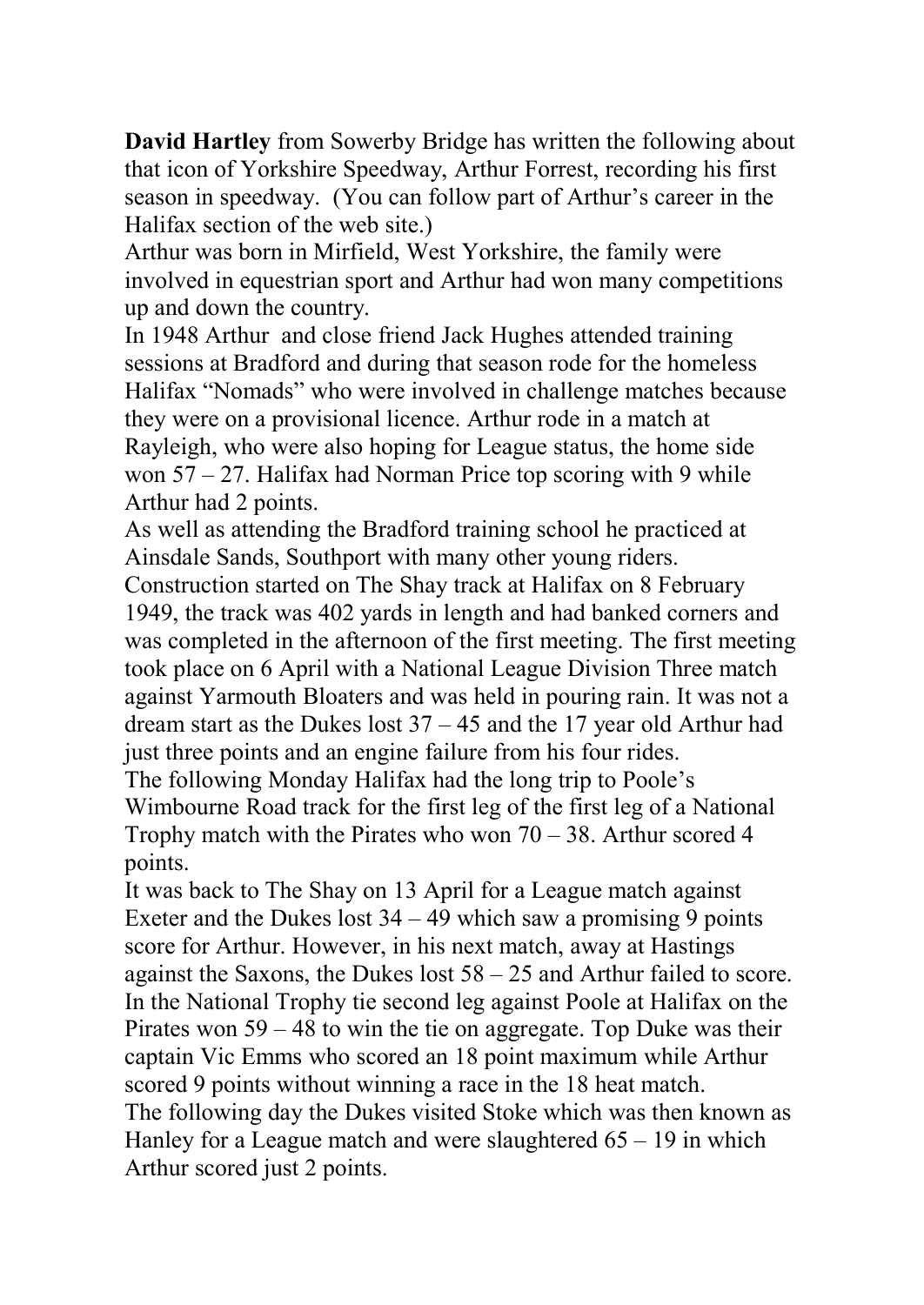The Dukes then met fellow League newcomers Liverpool Chads home and away losing  $39 - 44$  in Halifax and  $40 - 44$  at the Stanley Stadium. The young Duke scored 6 at home and 10 in Liverpool. The Dukes recorded their maiden League victory on Wednesday 4 May against the visiting Rayleigh Rockets. The score stood at  $62 -$ 22 after 14 heats and Arthur scored 9 of those points for the Dukes. In consecutive nights at Poole and Caister Road, Yarmouth, Arthur had 5 points in the  $37 - 46$  defeat in Poole and 3 points in the  $21 - 63$ defeat by the Bloaters.

Arthur scored the first of many maximums on 11 May and his 12 points helped the Dukes beat Stoke Potters 47 – 35. The win showed that at last the youngsters were blending into team and it was an added bonus as the Potters led the League at this time.

Arthur entered the chase for the World Championship, taking part in the Qualifying Round at Rayleigh. He managed just six points but in winning heat 8 he broke the track record by a full second.

The Dukes fans had five home League fixtures on the trot starting with fellow Yorkshiremen, Hull Angels as the first of the five visitors on 25 May. The Angels were put to flight by 57 – 26 and Arthur recorded his second 12 point maximum. Arthur scored 11 points in the next which was a 54 – 29 win over Plymouth Devils with Pete Lansdale the only man to lower his colours.

On Whit Monday, supported by 14,000 fans, Dukes took a 59 – 24 win over Hastings Saxons with Arthur chipping in 9 points. In the process Arthur lowered the track record to 70.0 seconds in his opening ride. The maximum hopes were dashed when he fell in his second ride. Arthur was back to maximum form in the next fixture as he collected 12 points in the Dukes 49 – 35 win over Exeter Falcons and on 15 June Oxford Cheetahs were defeated 66 – 18 in match which saw Arthur collect another maximum.

With 56 points out of 60 possible and The Shay track record, Arthur had arrived.

Arthur was always immaculately turned out in those highly polished black leathers, the socks over the tops of the boots with his scarf round his neck. The turn out of the machine matched the personal appearance. The machine was spotless too. Arthur's turn out earned him the nickname The Black Prince.

On 13 June Arthur was again in World Championship action. This time he raced at Walthamstow in the Second Round event there and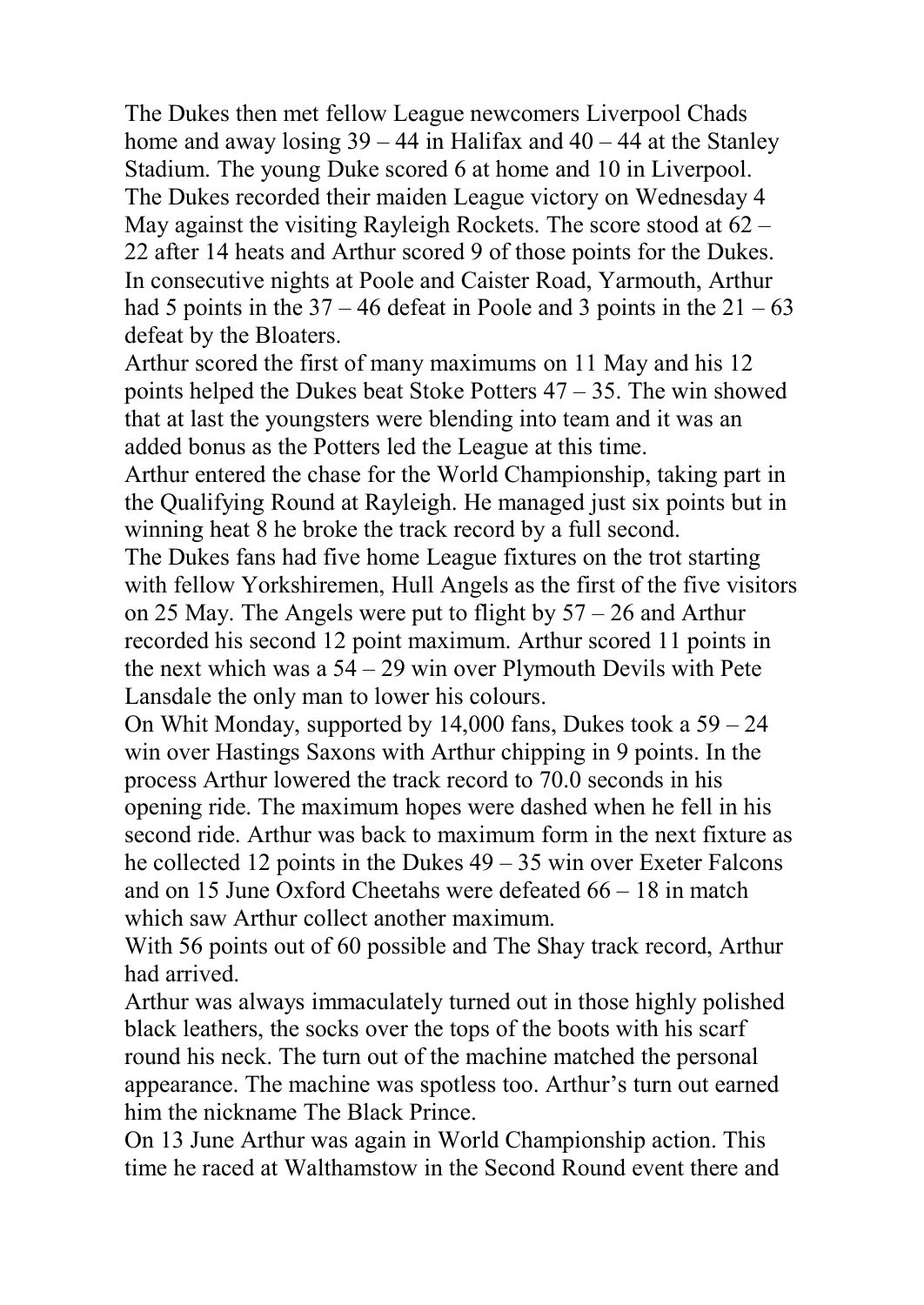finished a very creditable fourth with 10 points which was enough to take him to the Third round.

Back to League action on 16 June and a visit to Hull. Arthur took 8 points in the Dukes  $46 - 37$  win. The Dukes returned home for the following Wednesday and Arthur scored a paid maximum (11 paid 12) as they beat Leicester Hunters 58 – 26.

Our Man in Black of the day scored more than half the Halifax total of 22 with another 12 as the Pirates ran up 62 points. The Dukes pulled off a 42 all draw at Oxford's Cowley Stadium and Arthur scored 11.

The second trip to Rayleigh on 2 July was a poor night for our Yorkshire Duke as he only managed four of points from a couple of rides and his bike failed to complete the four laps in his other two outings. To Be Continued.

# **An Epic Dirt Track Tale**

We hope you enjoyed **Ian Paterson's** poetry in the last edition. At long last Ian has agreed to allow us to reproduce his full epic (which runs a full 20 plus pages) and we will serialize it over the next few editions. It goes from the primordial times to modern (2004) times and is quite a sharp, and amusing insight into the sport over the years. If there is demand we will reproduce it in booklet form once we complete serialization. Ian has some fun cartoons to go with the text based on his career as a grass tracker and speedway man with the Berwick Bandits. The epic starts here:

"PRE-HISTORY"

Our speedway, once a sport sublime,

(It's origins lost in the mists of time).

Some say '06 or eight or ten,

The fact remains we don't know when!

Was it first seen in the USA?

At Capetown, I've heard others say.

Or Camden, on a cycle track?

No matter when, 'twas way way back!

Could it be they sowed the seeds,

When men first mounted 'Iron Steeds'?

On flimsy bikes, instead of horse,

Did they tear up the trotting courses?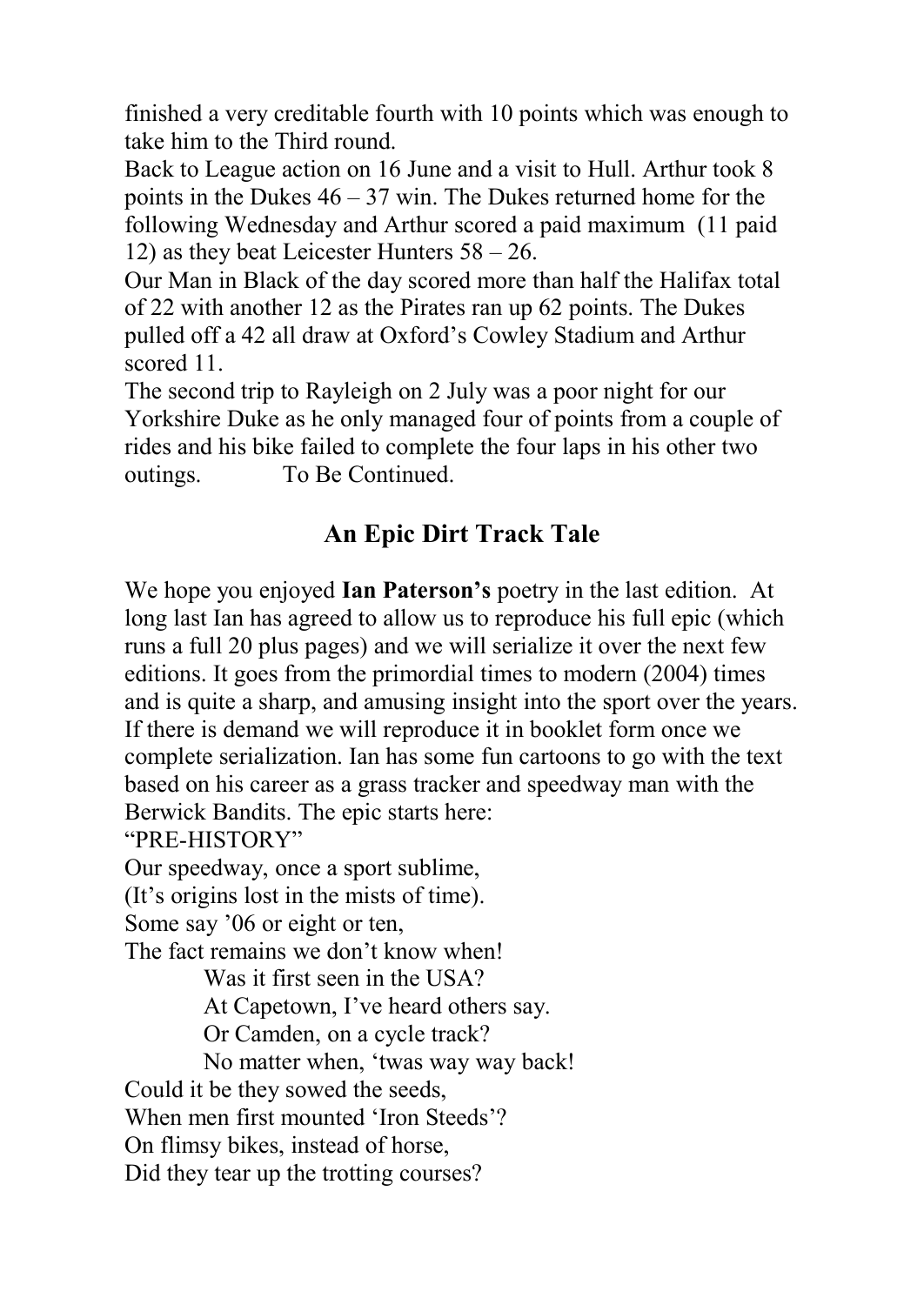When men with motor cycles meet, The outcome is they will complete. A grassy field looked good enough, But all too soon it cut up rough. And when it rained, the track got wetter, They found, the thrill was even better. Now sliding round, each other chasing, Was this the birth of dirt track racing? "BOARD TRACK RACING" In Yankee Land, its understood, That 'Uncle Sam', built tracks of wood. With bends, banked steeply to the sky, These board race boys could really fly! On 'Cyclones', 'Thors', or 'Indians', (One thousand cubes of big vee twins.) These crazy bas..ards got there fun, When lapping board tracks at the ton! They raced on mile, or half mile tracks, Bends high enough for steeplejacks. Too many deaths in competition, Brought about their abolition. "THE FATHER FIGURE" From 'Aussie', they'd heard stories wild, They raved of 'Roarin' John's brainchild. Of how he ran some 'Dirt track races', At Maitland, and such other places. His job, as 'Gaffer' at the show, Was to bring in punters, (make some dough!) The fun began, the racing followed, These country boys, sure whooped and hollered! When Johnnie saw the crowd's delight, It served to whet his appetite. "I'll spread this sport the world o'er", So he set off for England's shore With a bunch of lads, he sailed away, On board the "S.S.Oransay". 'Twas then, that Hoskins calculate, That this was where his fortune waited! "ENGLISH BIRTH PANGS"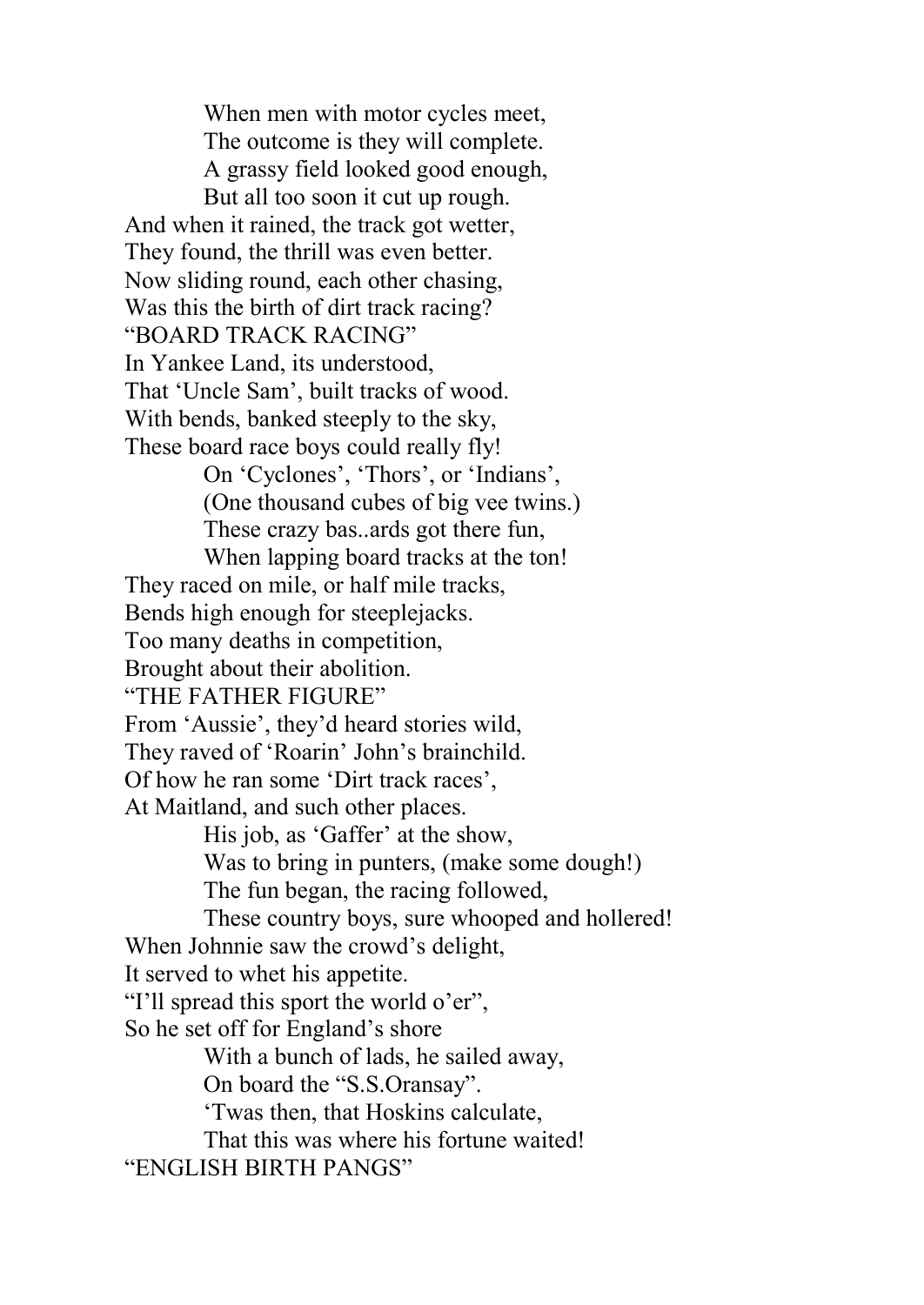A February Day in twenty-eight [Sunday the nineteenth was the date] Races were run by the local club, On a running track at the "Kings Oak" Pub. They raced in twenty-seven, it is true, But weren't blessed by the ACU. So was it just by chance (or fate) That the organizers chose this date? They hoped this was a master stroke, (The Ilford Club was stoney broke). Fans choked the roads for miles around, And thirty thousand filled the ground! Such massive crowds had not been seen, They even lined the centre green! A huge success, Jack Hill-Bailey And front page news on Monday's daily! They knew they'd broken every rule, And suffered "Hunting's" ridicule. Said J.H-B "We did our best, We've rolled the ball, where will it rest?" "THE EXPLOSION" Soon 'con-men' started to promote (with trilby hat and camel coat) New tracks were sprouting overnight, And mostly on some landfill site! "We'll visit gasworks for some ash, Then lay it down and make some cash. With two 'crack' riders for top slots. The rest, the local idiots!" Now this bred riders in profusion, But fans grew tired, and disillusioned. The same old faces, every meeting This formula was self defeating. To Be Continued

### **Contact Update**

**Alan Bates,** AKA our expert on Walthamstow and Lea Bridge has moved (he was the victim of a JH attempt to move him some time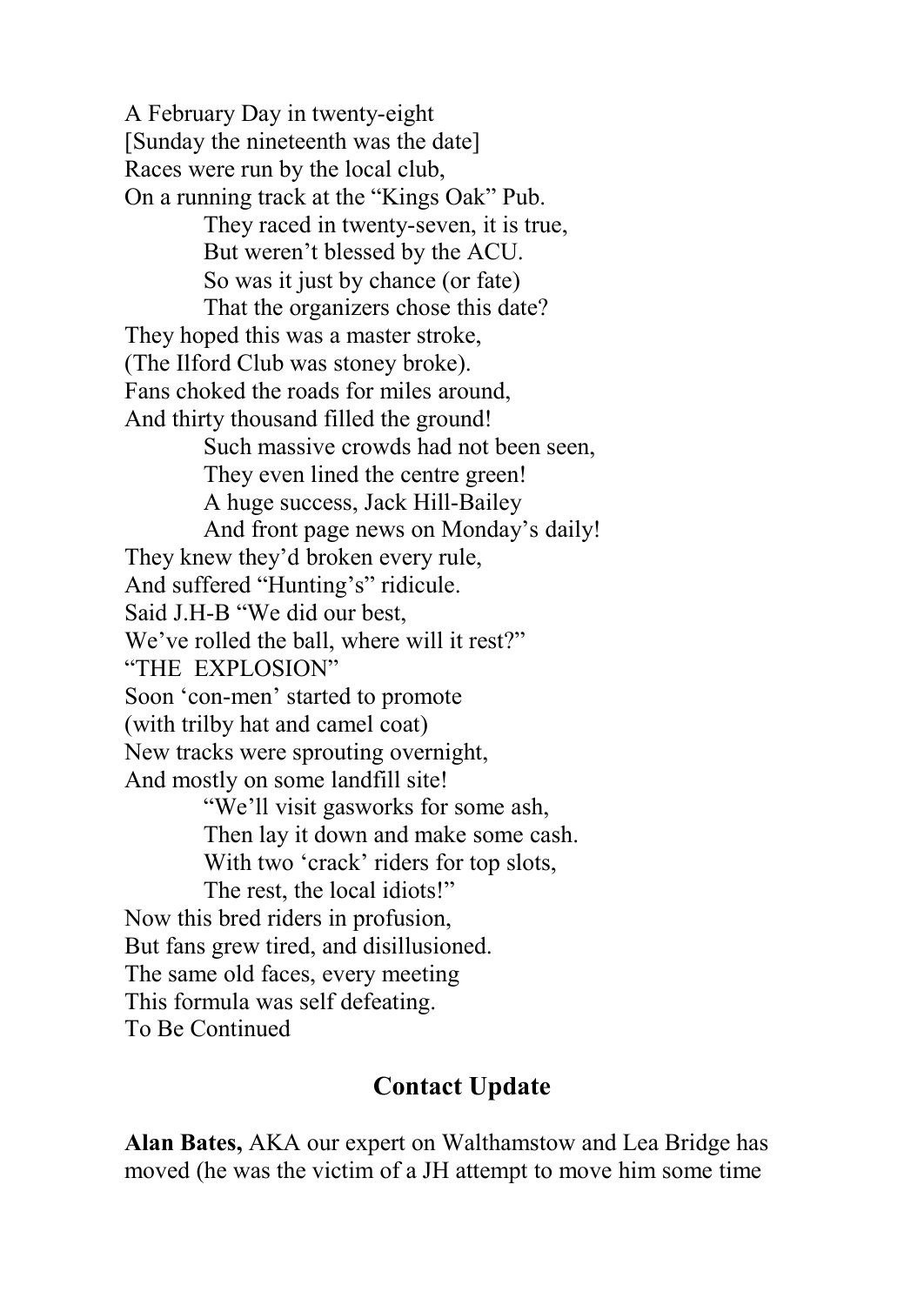ago) is now at 1st Floor Flat, 71 Bouverie Road West, Folkestone, Kent, CT20 2RL Mobile: 07804 933789.

**Deadline for the next edition is 31st October 2006 See [www.speedwayresearcher.org.uk](http://www.speedwayresearcher.org.uk/) site. Web Master Ron McNeil The Speedway Researcher is edited and published by : Craham Fraser Jim Henry**<br> **7 B Bruce Street 90 Greenen 90 Greenend Gardens, Stirling, FK8 1PD Edinburgh, EH17 7QH Tel: 01786 471992 Tel: 0131 664 7185 24**